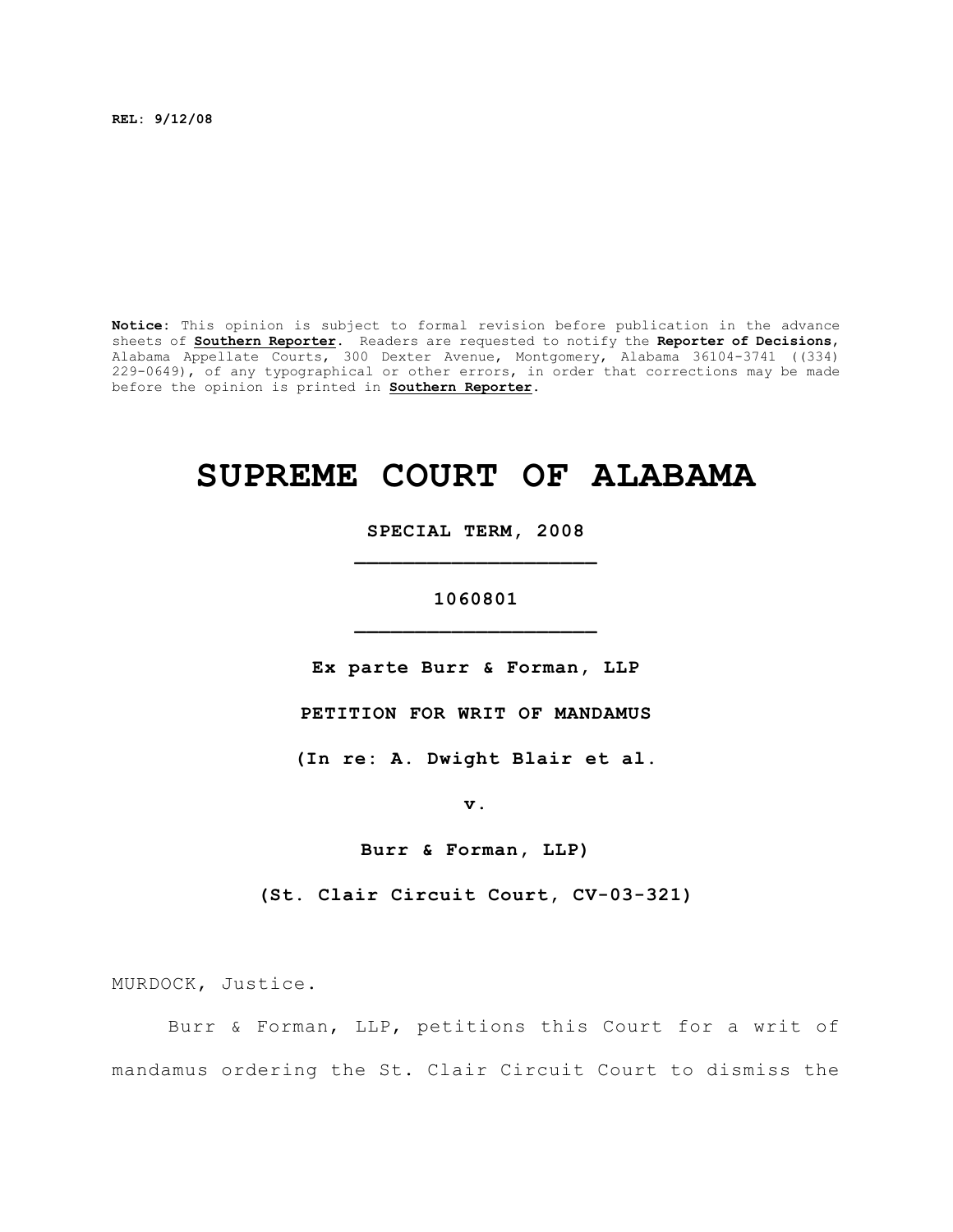underlying action or, in the alternative, to transfer it to the Jefferson Circuit Court. For the reasons stated herein, we grant the petition.

# I. Background

This mandamus petition arises from an action filed in the St. Clair Circuit Court by A. Dwight Blair, William Trussell, and their law firms, respectively, Blair and Parsons, P.C., and Trussell & Funderburg, P.C. (collectively referred to herein as "Blair and Trussell"), against the law firm of Burr & Forman, LLP. In their action, Blair and Trussell alleged that Burr & Forman violated an agreement into which the parties had entered in 1994 ("the 1994 agreement") whereby they associated one another and agreed to share attorney fees in certain cases relating to the alleged release of contaminants into the environment by Monsanto Company ("Monsanto").

At the time the parties entered into the 1994 agreement, which was memorialized in a letter from Blair to Frank Davis (a partner at Burr & Forman at the time), there were two pending lawsuits related to alleged discharges by Monsanto in which the parties were serving as counsel, Dyer v. Monsanto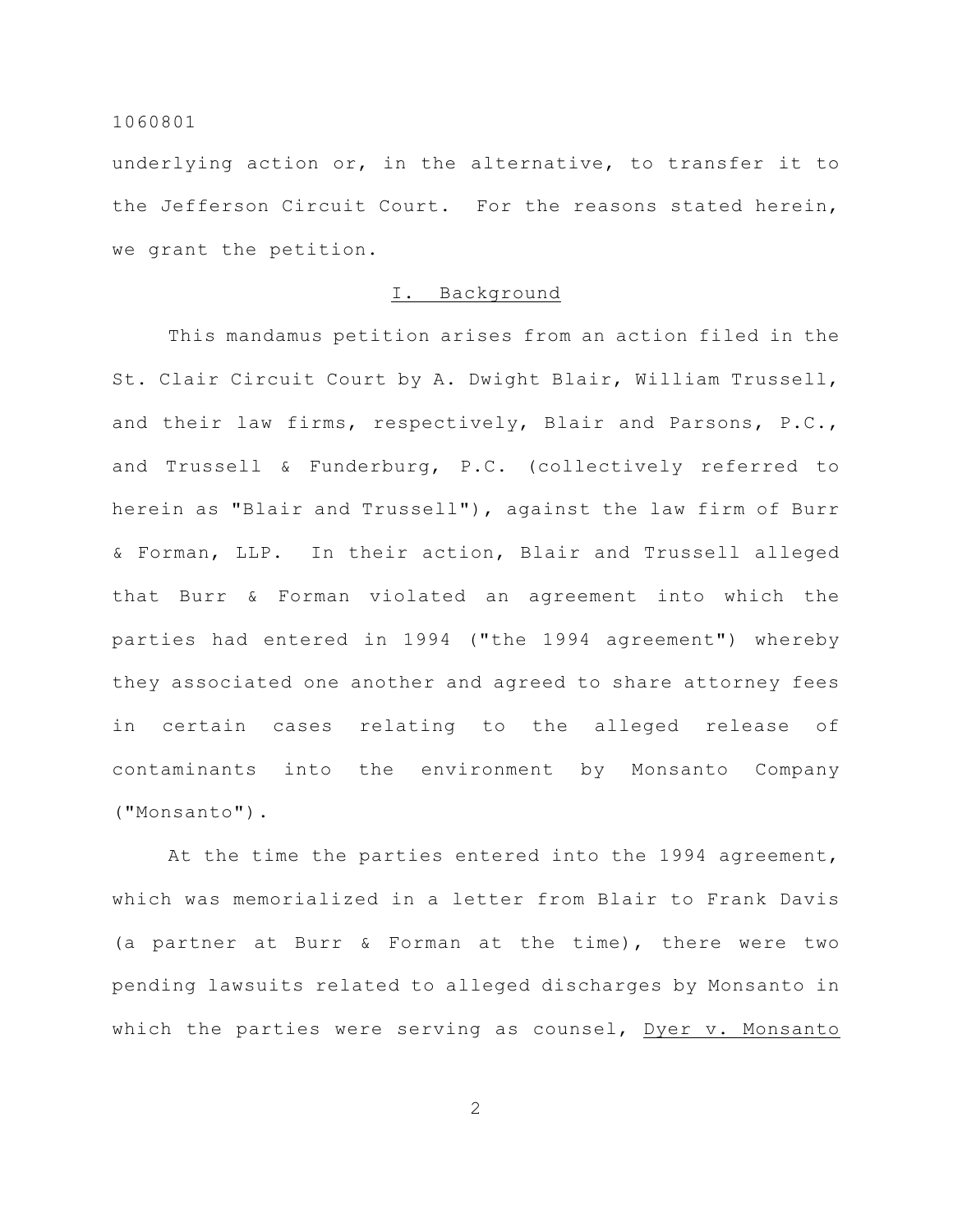Corp. and Shelter Cove Management v. Monsanto Corp. Blair's

letter stated:

"The purpose of this letter is to confirm our agreement to associate each other in the [Dyer and Shelter Cove] actions and in all other claims which each firm may pursue or handle arising out of the actions of Monsanto and all other parties responsible for the placing of PCBs [polychlorinated biphenyls] and other contaminants in the waterways of Snow Creek, Choccolocco Creek and Lake Logan Martin.

## "1. Fees and Expenses

"Any attorneys fees obtained in either of the above actions or in any other claims or lawsuits which may be pursued by either firm (including but not limited to claims for business loss and/or personal injury arising out of Monsanto's or others' conduct in placing PCBs and other contaminants in Snow Creek, Choccolocco Creek and Lake Logan Martin, whether such claims are asserted in a class action or are asserted on an individual basis) will be divided as follows: 60% to Burr & Forman, 20% to my firm and 20% to Trussell & Funderburg. Expenses will be paid on a similar basis: Burr & Forman will pay 60% of expenses, my firm will pay 20% of expenses and Trussell & Funderburg will pay 20% of expenses; however, neither my firm nor Bill's firm will be required to pay more than \$20,000 (each) of the expenses. Frank will furnish Bill and me an itemized list of expenses before we are called upon to pay our share and any anticipated expense of more than \$1,000.00 will be discussed by Frank and Bill and me and will be agreed to by Bill and me prior to the incurring of such expense (e.g., the hiring of experts).

"2. Procedural Matters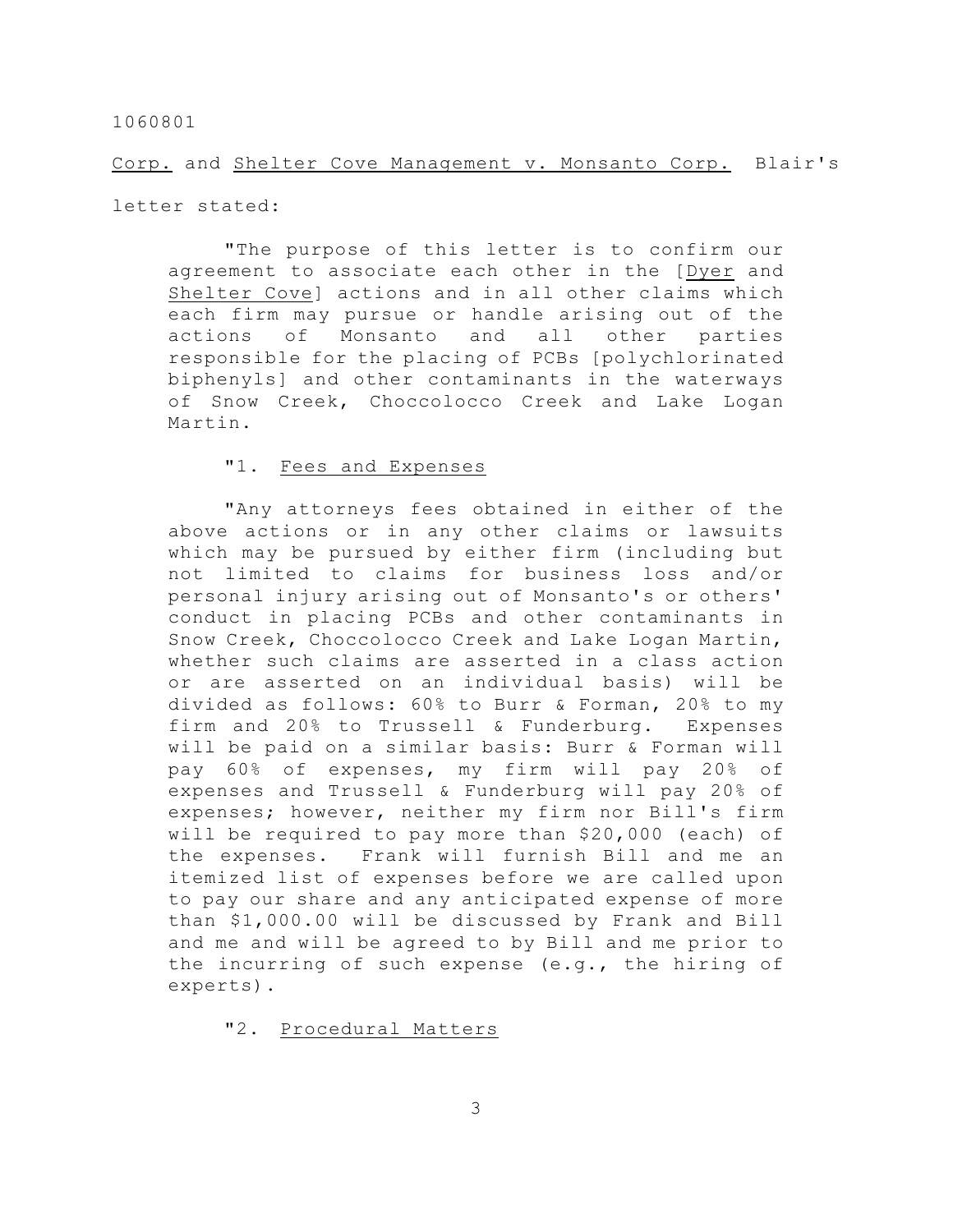"Before the certification hearing, I will file a conditional motion to dismiss, without prejudice, all of the parties in the Shelter Cove action, except Harris, and will dismiss, without prejudice, all claims for business loss. This motion will be conditioned upon the Court's certifying The Class of property owners whose property has been devalued and whose riparian rights have been adversely affected by the wrongful conduct of Monsanto, etc. You would then file an appearance for Harris.

"Before the certification hearing, Frank and Bill will file a conditional motion to dismiss, without prejudice, all of the parties in the Dyer action, except those three, four or five who you decide will remain as Class representatives, and except those parties presently named who have personal injury or loss of income claims. I will then file an appearance for those Class representatives, as well as the remaining parties who have personal injury or loss of income claims.

"The three of us will file a joint motion to consolidate the two cases for all purposes.

"If this does not represent your understanding of the agreement, please let me know immediately."

The Dyer and Shelter Cove actions were settled in June 1999.

In May 2001, attorney Richard Roden and Burr & Forman, acting as cocounsel, sued Monsanto in the United States District Court for the Northern District of Alabama on behalf of 3,000 plaintiffs based on personal injuries and property damage allegedly caused by Monsanto's release of contaminants into certain waterways ("the Tolbert litigation"). Blair and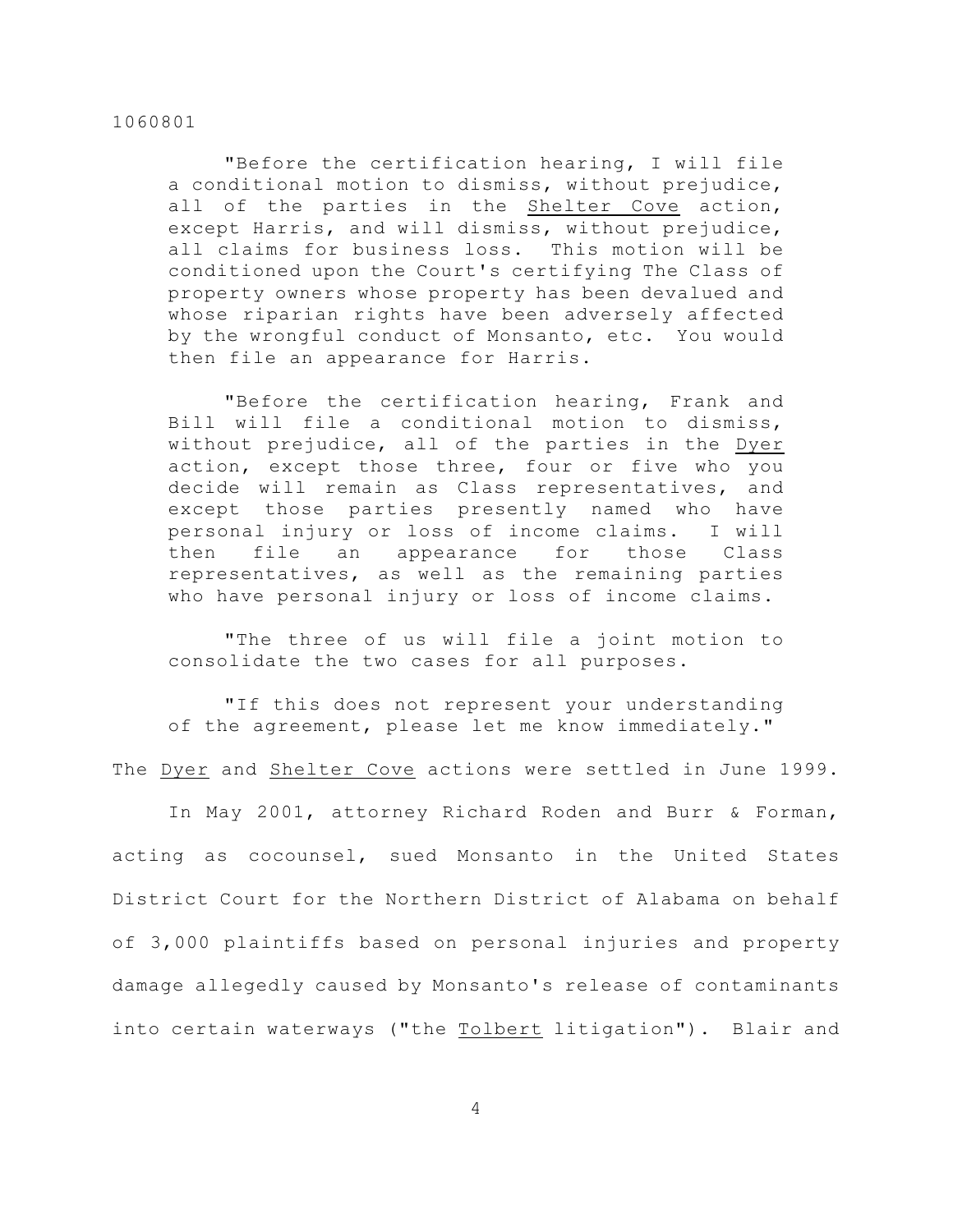Trussell were not associated as counsel in that action. In January 2003, Davis and John Norris, another partner at Burr & Forman, left Burr & Forman and formed the law firm of Davis and Norris LLP (Davis, Norris, and their law firm are collectively referred to hereinafter as "Davis and Norris"). Davis and Norris were retained to represent the same clients in the Tolbert litigation they had been representing while they were partners at Burr & Forman.

The Tolbert litigation ended in September 2003 with a settlement agreement between the parties that was incorporated into a final judgment by the federal district court. The settlement proceeds and attorney fees generated by the Tolbert litigation were placed in a settlement fund under the supervision of the federal district court.

On October 17, 2003, Davis and Norris filed a complaint in the Jefferson Circuit Court against Burr & Forman and Blair and Trussell ("the Jefferson County action"), seeking a judgment declaring the appropriate distribution of the attorney fees generated by the Tolbert litigation. Through their complaint, they sought "a declaration as to whether Blair, Trussell or their respective law firms have any right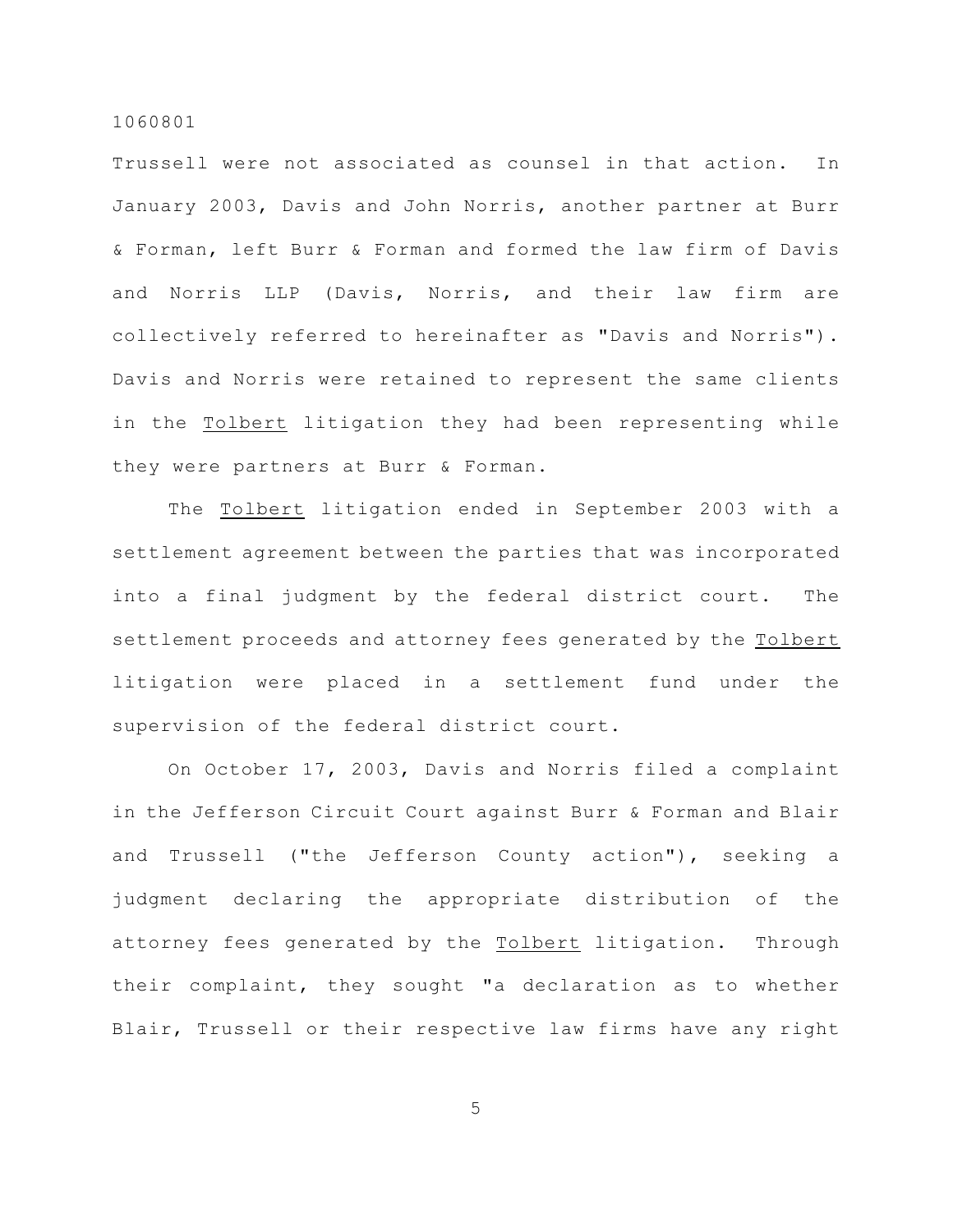or entitlement to part of the fees paid for representation of the clients in Tolbert." They also sought

"a declaration of the rights of Davis, Norris and their new law firm, known as Davis and Norris LLP, regarding representation of clients in contingent fee matters that began while they were partners at Burr [& Forman], but whom they continued to represent after their withdrawal from Burr [& Forman], including but not limited to, the work they performed in Tolbert."

On October 30, 2003, Blair and Trussell filed a complaint against Burr & Forman in the St. Clair Circuit Court ("the St. Clair County action"). In count one of their complaint in the St. Clair County action, they sought "a declaratory judgment that they are entitled to a total of forty percent (40%) of any attorneys' fee awarded to the defendant, based upon the 1994 Agreement," an injunction giving effect to the requested declaration, and an injunction prohibiting Burr & Forman "from spending or disbursing any attorneys' fees awarded in the Tolbert matter" until the St. Clair County action was concluded. In count two, they sought damages for breach of the 1994 agreement.

On November 4, 2003, Blair and Trussell filed in the Jefferson County action a motion to sever the claims against them and then to dismiss those claims or, in the alternative,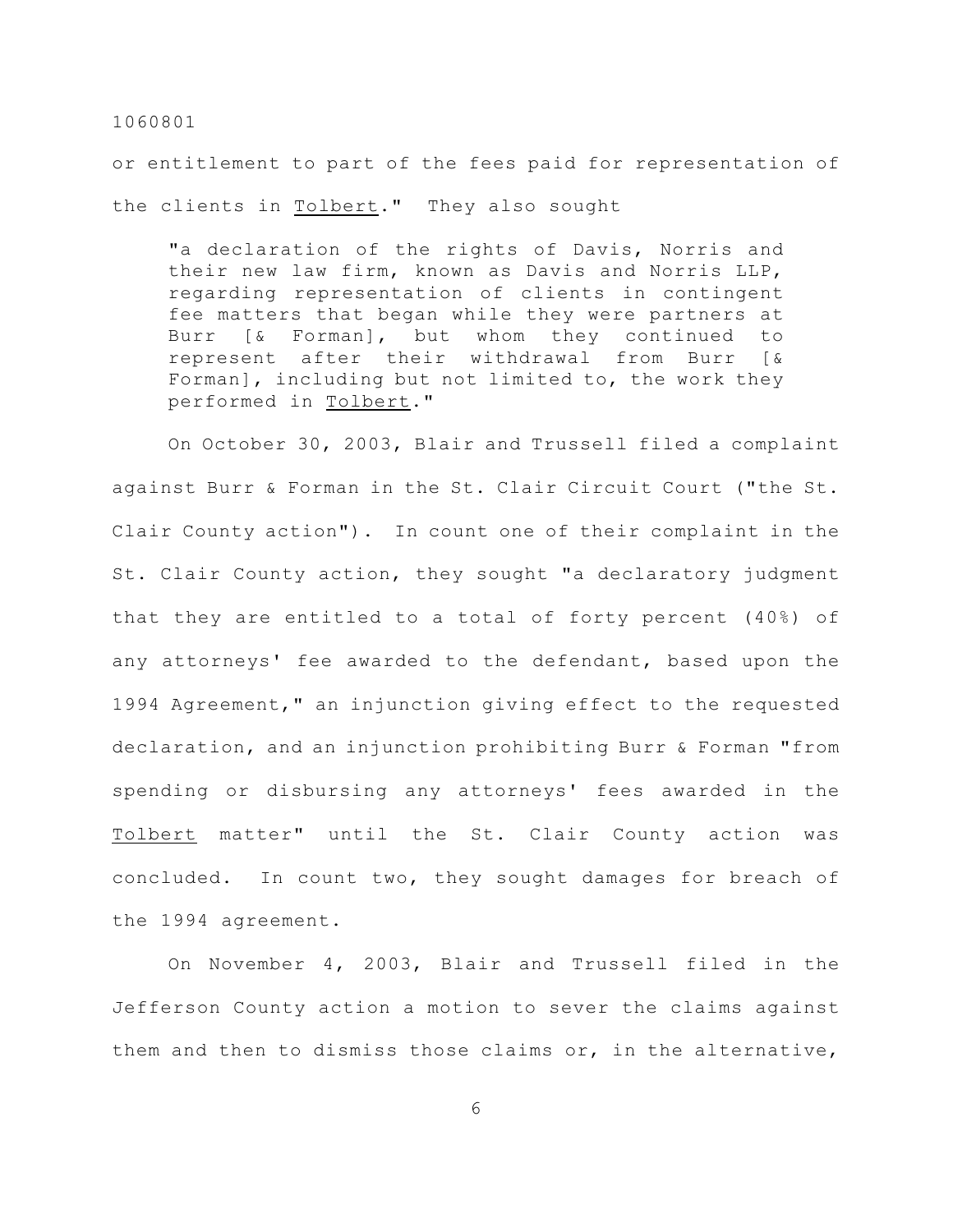to transfer a portion of that action to St. Clair County. They argued that the interpretation of the 1994 agreement, which was between them and Burr & Forman, had nothing to do with the dispute between Burr & Forman and Davis and Norris. They asserted that Davis and Norris's dispute with Burr & Forman was pending in the federal court in the Tolbert litigation before the Jefferson County action was filed, and, in that dispute, there was no mention of the 1994 agreement. The absence in the federal dispute of any issue regarding the 1994 agreement was further proof, according to Blair and Trussell, that the claims in the Jefferson County action related to the 1994 agreement were due to be severed from that action. Blair and Trussell argued that, upon severance, the claims related to the 1994 agreement should be transferred to St. Clair County, where Blair and Trussell resided and where, they contended, the "events leading to the 1994 agreement" occurred. The Jefferson Circuit Court denied Blair and Trussell's motion.

On November 25, 2003, Burr & Forman removed the St. Clair County action and the Jefferson County action to the United States District Court for the Northern District of Alabama.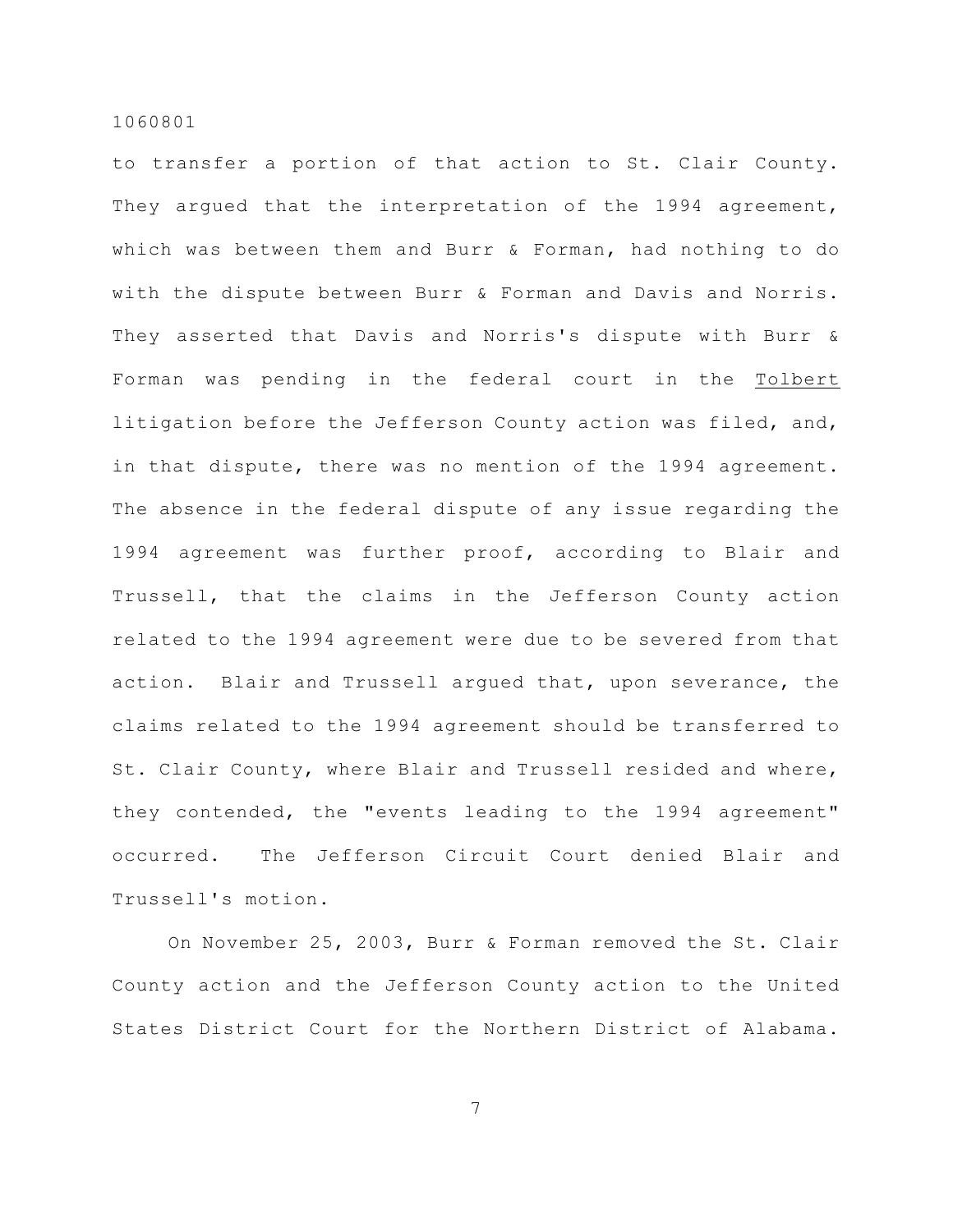The federal district court consolidated those actions with the Tolbert litigation on the ground that they presented issues pending before the court in Tolbert. On December 11, 2003, Burr & Forman filed an answer in the St. Clair County action in the federal court. On July 7, 2004, the federal district court remanded the St. Clair County action and the Jefferson County action.

On July 20, 2004, Burr & Forman filed its first amended answer, counterclaim, and cross-claim in the Jefferson County action. In its cross-claim, which was directed at Blair and Trussell, Burr & Forman argued that, because Blair and Trussell did not perform any legal services in the Tolbert litigation, they were barred, "legally and ethically," from receiving any fees generated in that litigation. It also contended that Blair and Trussell could not recover on the 1994 agreement because, it argued, that agreement did not "cover, address or relate to the claims of the plaintiffs that were settled" in the Tolbert litigation, and, even if it did, Davis had executed the 1994 agreement "without notice to, or approval by, Burr's executive committee."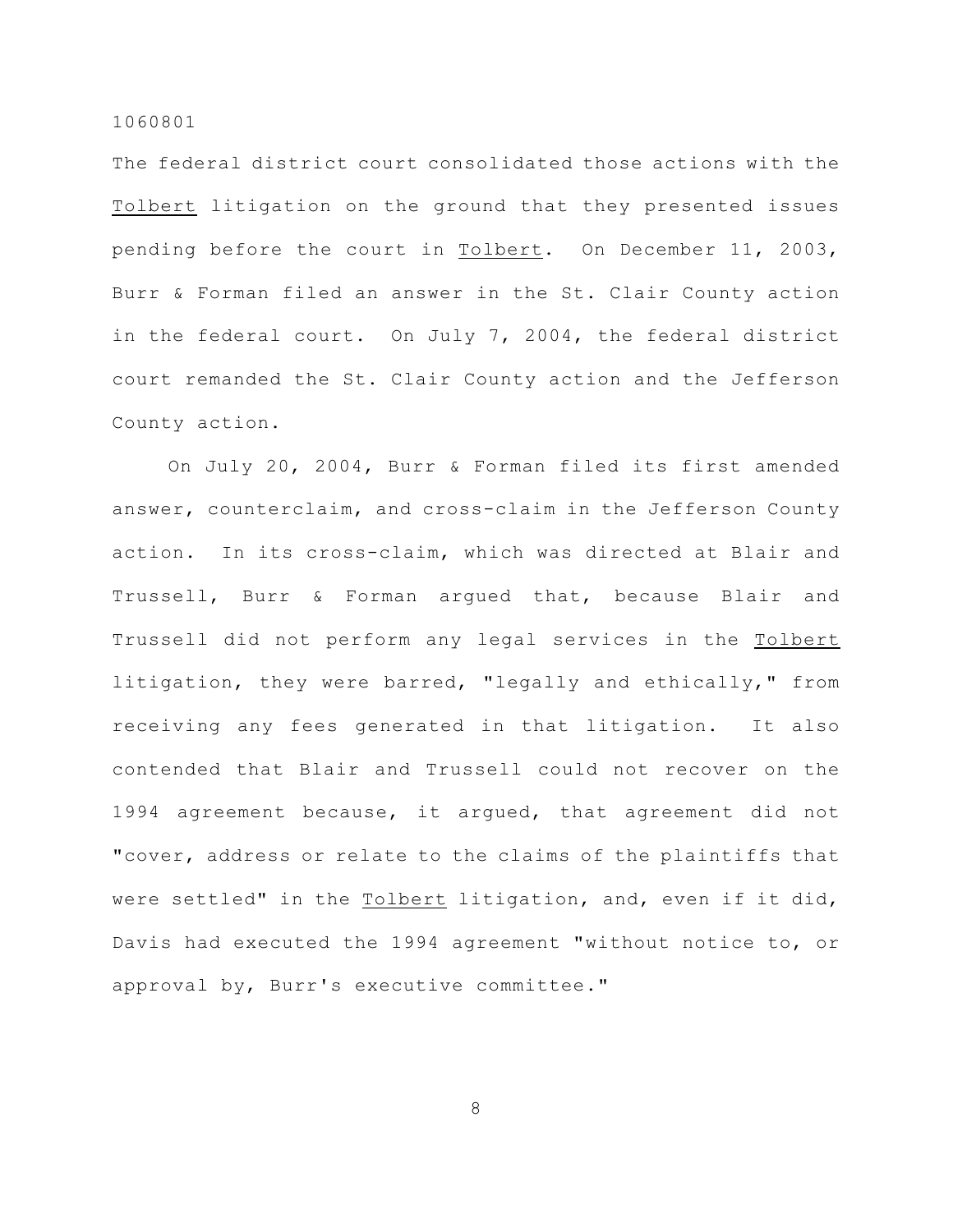On August 3, 2004, Burr & Forman filed a motion in the St. Clair County action to dismiss the action or to transfer the action to Jefferson County. It asserted that the St. Clair Circuit Court lacked jurisdiction over the action because the claims asserted therein were the subject of the Jefferson County action, which was the first-filed action. It also contended that, because Burr & Forman was a partnership, venue was proper only where one of its partners resided. Because none of its partners resided in St. Clair County, it argued, venue was not proper there. It further contended that the action should be dismissed because Blair and Trussell had failed to name as a defendant Davis, who, it contended, was an indispensable party. Finally, it contended that the St. Clair County action should be transferred to Jefferson County under the doctrine of forum non conveniens.

On August 16, 2004, Blair and Trussell responded to Burr & Forman's motion, arguing that Burr & Forman had waived its venue and abatement arguments by failing to include them in the answer it filed in the federal court following removal of the St. Clair County action to the federal court and by failing to amend its answer to include those defenses. They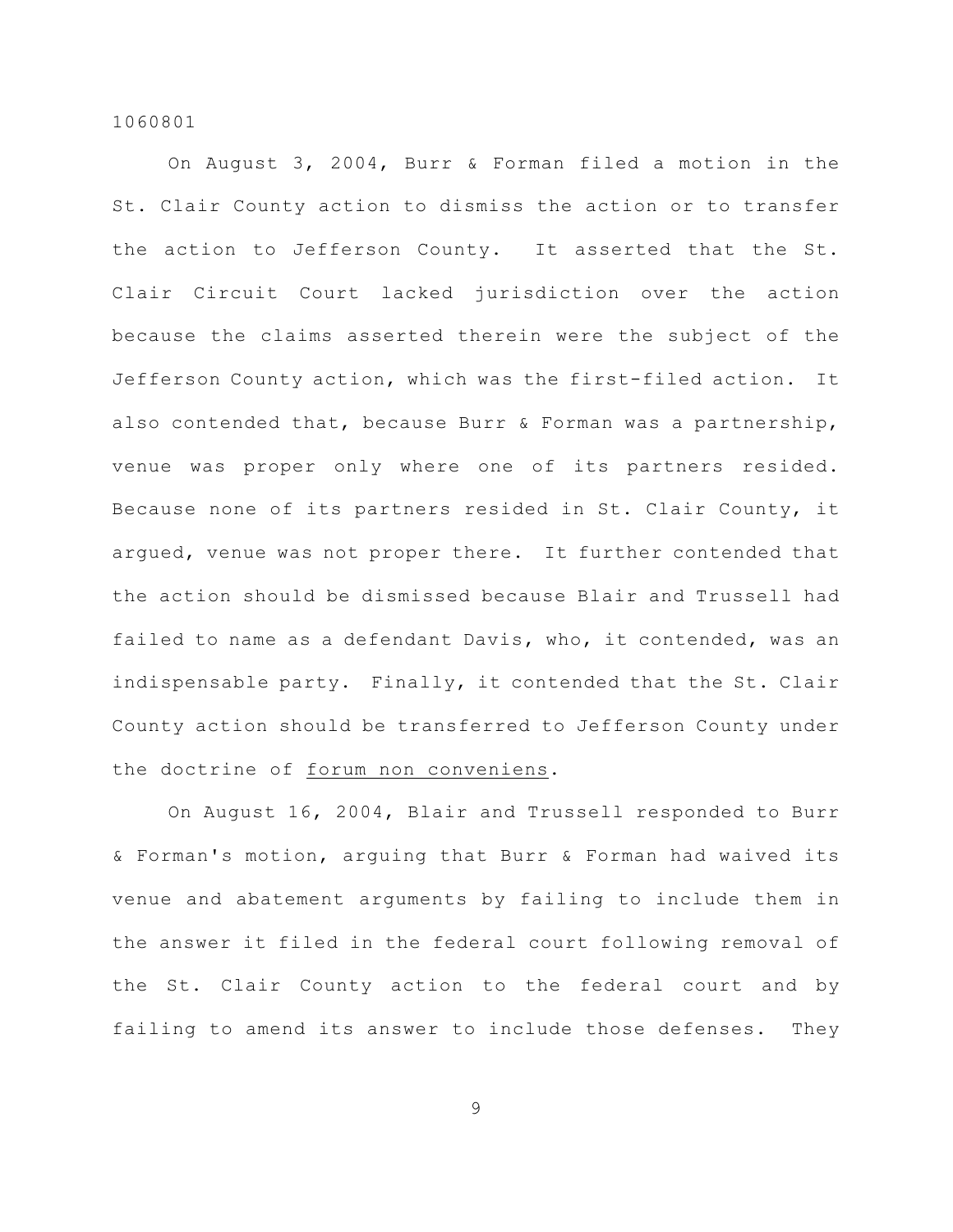also argued that Burr & Forman's abatement defense did not apply in the St. Clair County action because, they said, the Jefferson County action did not implicate the 1994 agreement and because they could not be compelled to file a cross-claim against Burr & Forman in the Jefferson County action. They contended that venue was proper in St. Clair County because, they said, it was in that county that their cause of action arose. Finally, they argued that Davis was not an indispensable party to the St. Clair County action because, under Ala. Code 1975, § 6-7-70, a partnership can be sued without having to name the individual partners.

On August 20, 2004, Burr & Forman filed an amended answer in the St. Clair County action asserting that venue there was not proper, that the action was due to be abated due to the pending Jefferson County action, that Blair and Trussell had failed to name an indispensable party, and that the action was due to be transferred to Jefferson County on the basis of forum non conveniens.

On August 19, 2004, Burr & Forman and Davis and Norris filed a motion in the Tolbert litigation to distribute the undistributed attorney fees that had been awarded in that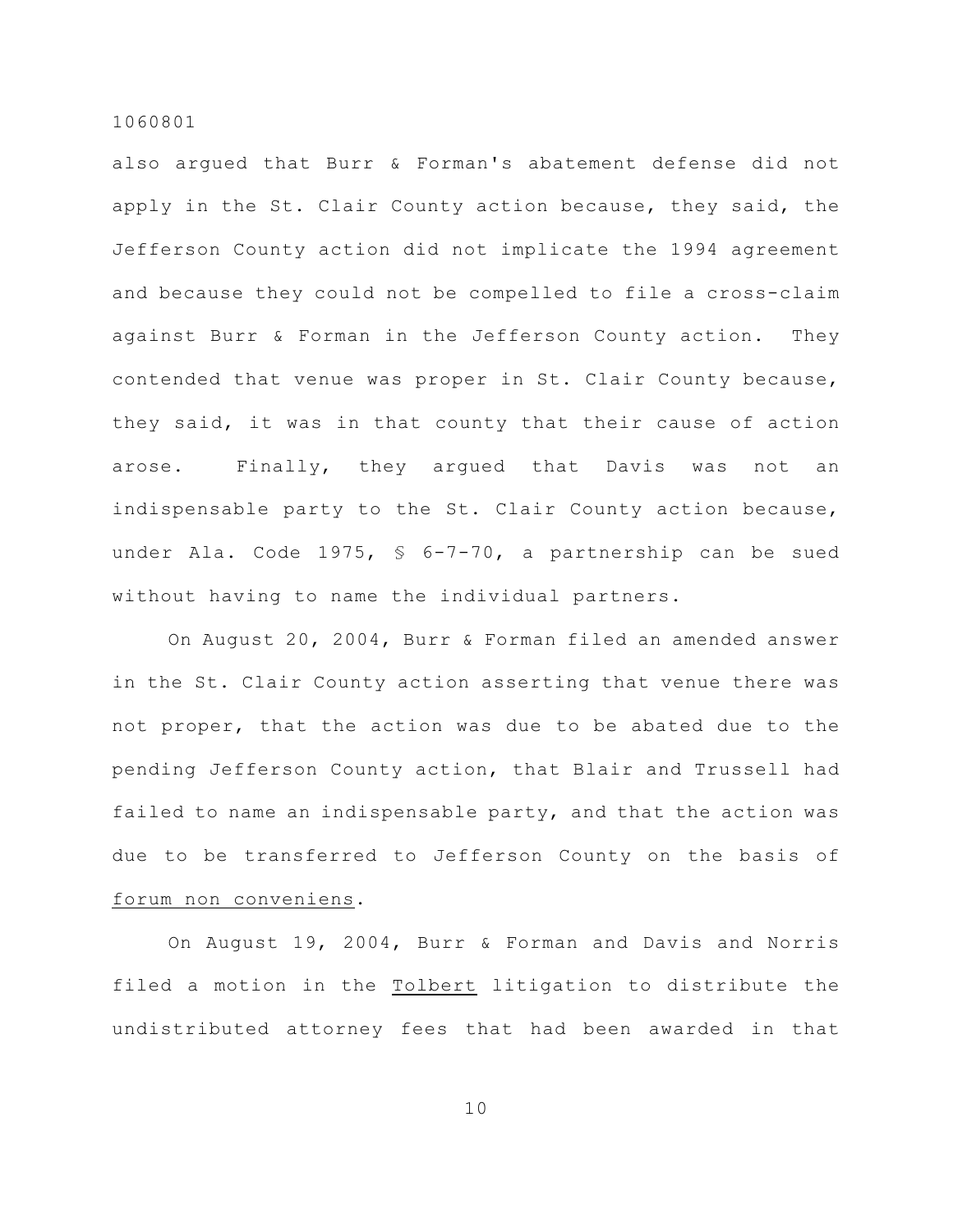case. On August 25, the federal district court ordered Blair and Trussell to show cause why they should be entitled to a portion of the undistributed attorney fees. On September 22, 2004, Blair and Trussell filed an objection to, and a motion to vacate, the show-cause order. They also filed a response to the show-cause order in which they argued the merits of their position that they were entitled to a portion of the attorney fees awarded in the Tolbert litigation.

On September 27, 2004, Blair and Trussell filed a motion in the St. Clair County action to compel discovery responses from Burr & Forman. In particular, they sought an order from the court compelling Burr & Forman to respond to two documentproduction requests they had served on it in August 2004 and compelling Burr & Forman to submit to depositions they had requested in July and August 2004. On October 6, 2004, the St. Clair Circuit Court granted Blair and Trussell's motion, requiring Burr & Forman to produce the requested documents by October 20, 2004, and to submit a representative of the firm and Robert Rutherford, an attorney with Burr & Forman, for depositions by October 27, 2004.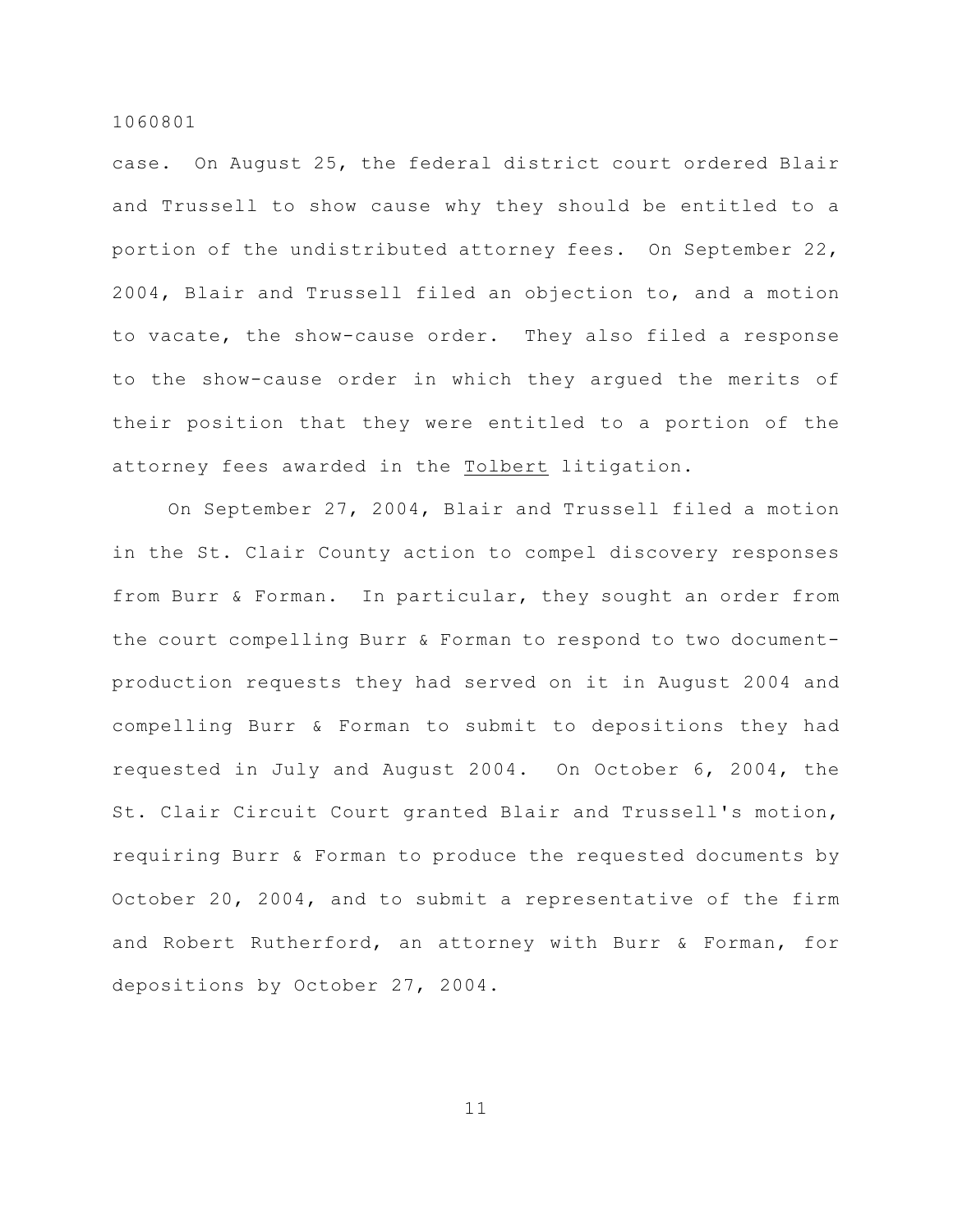On October 18, 2004, the federal district court entered an order in the Tolbert litigation in which it determined that it had jurisdiction to decide the proper allocation of attorney fees generated by the Tolbert litigation and held that Blair and Trussell were not entitled to any of those fees. The federal court made this order final pursuant to Rule 54(b), Fed. R. Civ. P., and Blair and Trussell appealed the judgment to the United States Court of Appeals for the Eleventh Circuit.

On October 21, 2004, the St. Clair Circuit Court entered an order postponing ruling on Burr & Forman's motion to dismiss or to transfer and allowing the parties an opportunity to conduct discovery on the issue of venue. It also determined that it had "sole and exclusive jurisdiction" over the dispute between Burr & Forman and Blair and Trussell and that the federal court's October 18, 2004, order had no effect on that jurisdiction. The court stated that, "[t]o the extent the federal court order purports to adjudicate the parties' claims and defenses already remanded to this Court for adjudication in this case, the Court respectfully disagrees with the conclusions of the federal court."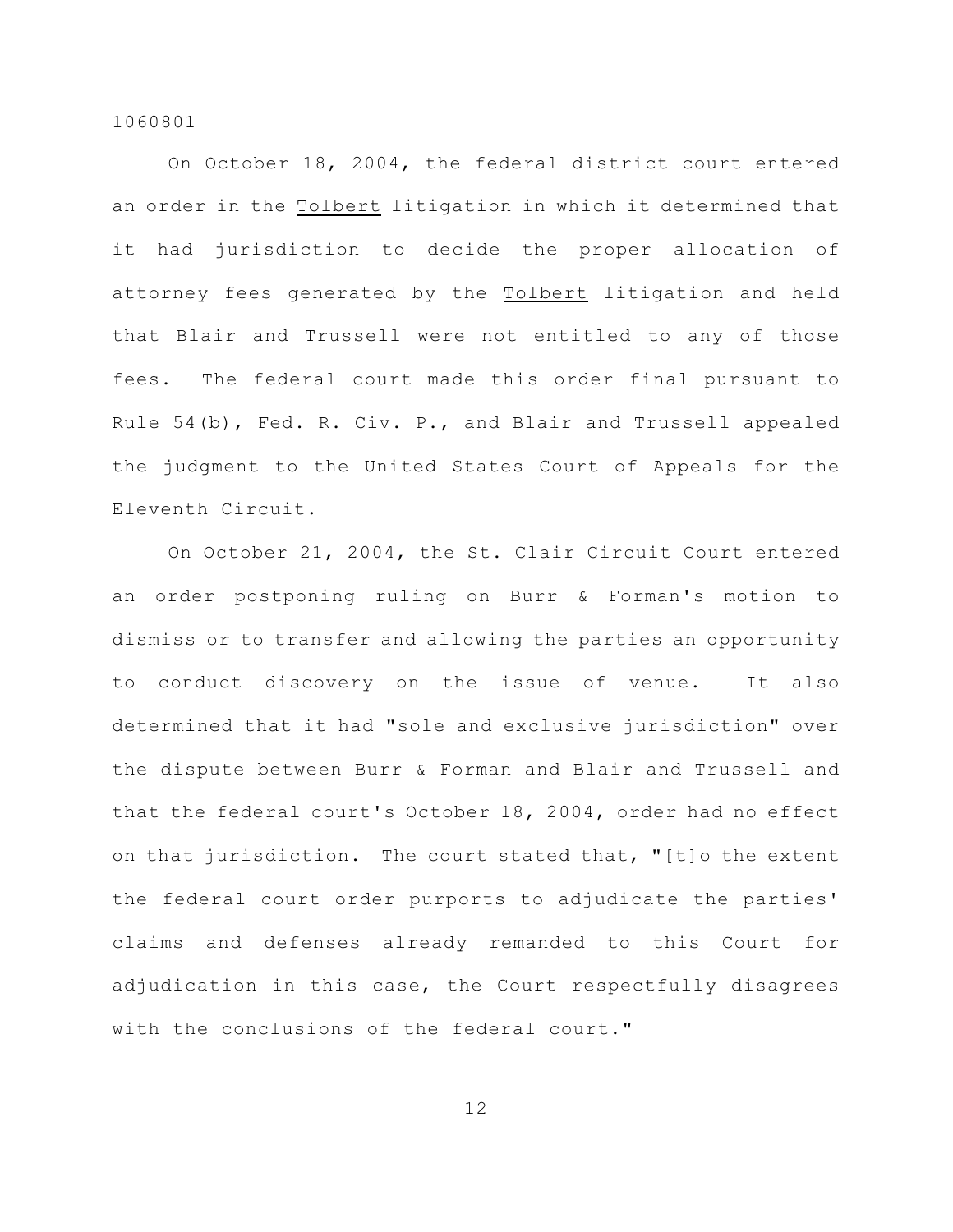On October 25, 2004, Burr & Forman removed the St. Clair County action to federal court a second time. Blair and Trussell moved the federal court to remand the case.

On November 2, 2004, the federal district court ordered that the undistributed attorney fees generated by the Tolbert litigation be distributed evenly between Burr & Forman and Davis and Norris.

On July 22, 2005, the federal district court remanded the St. Clair County action. In spite of this remand, the federal district court, on August 2, 2005, entered an order preliminarily enjoining Blair, Trussell, Davis, and Burr & Forman from participating in further litigation in the Jefferson County and St. Clair County actions pending resolution of Blair and Trussell's appeal of its judgment against them on the merits of their attorney-fee claim. Blair and Trussell appealed this preliminary injunction to the United States Court of Appeals for the Eleventh Circuit, which consolidated the appeal with their previous appeal.

On November 27, 2006, the Eleventh Circuit Court of Appeals reversed the federal district court's judgment denying Blair and Trussell's attorney-fee claim and dissolved its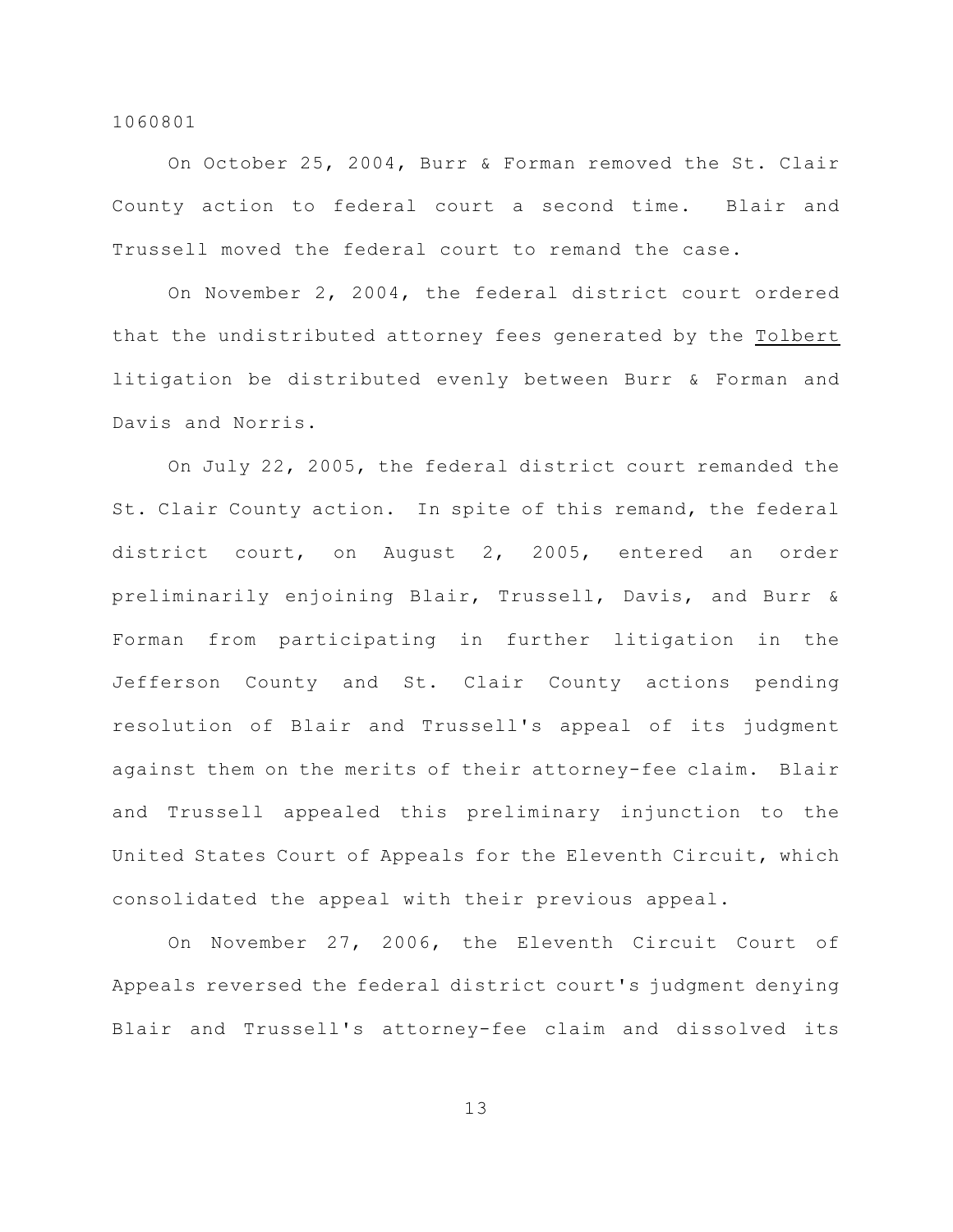preliminary injunction of August 2, 2005. Burr & Forman v. Blair, 470 F.3d 1019, 1022 (11th Cir. 2006). The court found that when the federal district court remanded the St. Clair County action and the Jefferson County action to the state courts from which they had been removed, it thereby disavowed any jurisdiction over those actions. 470 F.3d at 1034-35. The court held that the federal district court's disavowal of jurisdiction prevented it from subsequently exercising jurisdiction over Blair and Trussell's claims in those actions. 470 F.3d at 1035. The court said: "Once the court remanded the case its power to adjudicate Blair and Trussell's claim ceased." 470 F.3d at 1036. The appeals court issued its mandate on December 26, 2006, dissolving the federal district court's injunction of the state-court actions.

On December 27, 2006, Burr & Forman filed a supplemental brief in support of its motion to dismiss or to transfer in the St. Clair County action. It pointed out to the trial court that, after it had filed its original motion, this Court decided Ex parte Miller, Hamilton, Snider & Odom, LLC, 942 So. 2d 334 (Ala. 2006). In that case, this Court held that a limited-liability company that is treated as a partnership for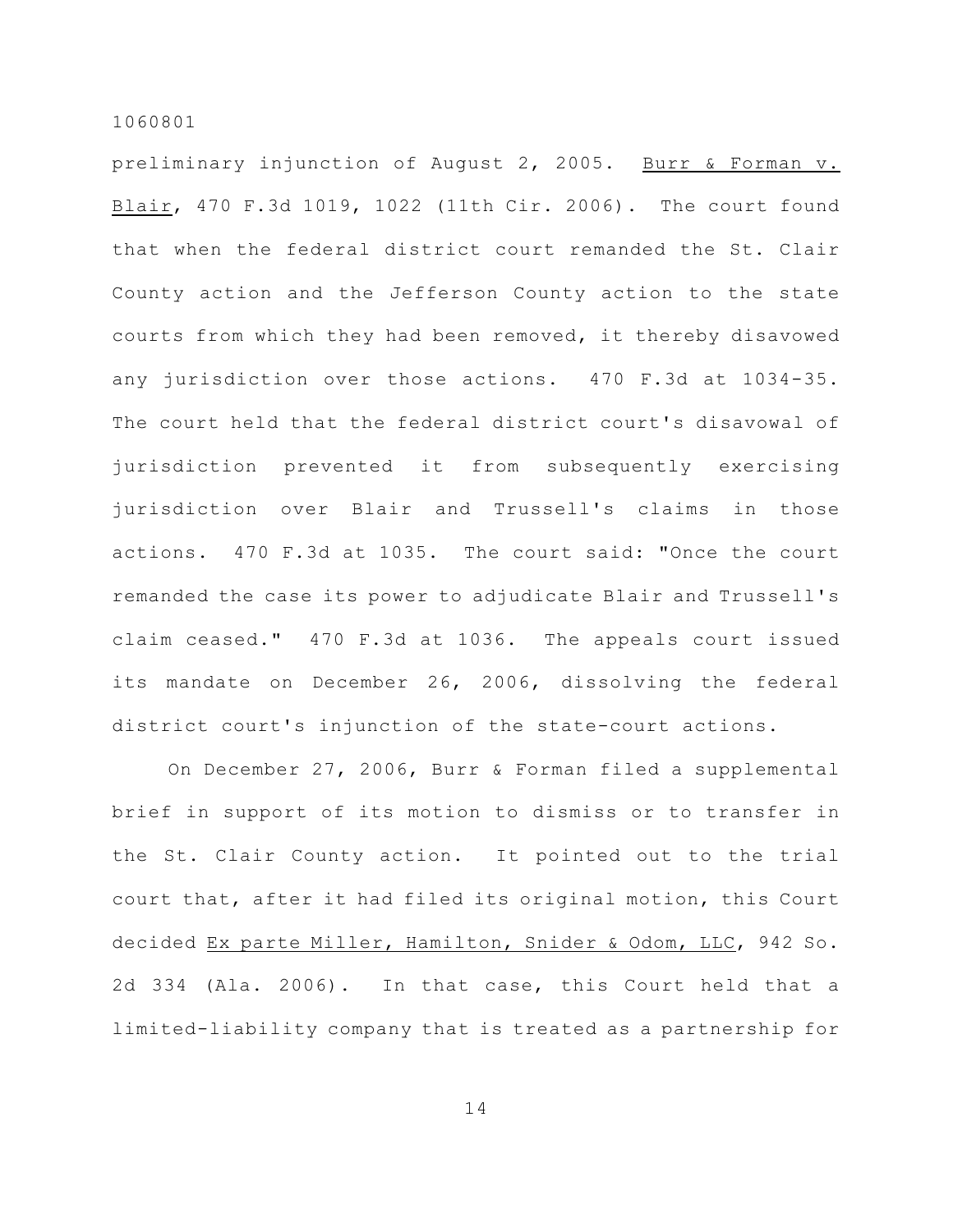federal income-tax purposes resides, for purposes of venue, where its individual partners reside. 942 So. 2d at 336-37. Burr & Forman argued that this holding provided further support for its position that, because it was a partnership and none of its partners resided in St. Clair County, venue was not proper in the St. Clair Circuit Court.

Also on December 27, 2006, Burr & Forman filed in the Jefferson County action its first amended cross-claim against Blair and Trussell and a motion for a summary judgment.

On January 12, 2007, Blair and Trussell filed a "motion for default judgment and other sanctions for violation of court order and discovery abuses" against Burr & Forman in the St. Clair County action. They asserted that Burr & Forman never complied with the order of the St. Clair Circuit Court entered on October 6, 2004, compelling it to respond, by October 20, 2004, to the requests for production Blair and Trussell had served on it and compelling it to submit both a representative of the firm and Robert Rutherford for depositions by October 27, 2004. Citing Rule 37, Ala. R. Civ. P., Blair and Trussell requested that the St. Clair Circuit Court enter a default judgment against Burr & Forman or, in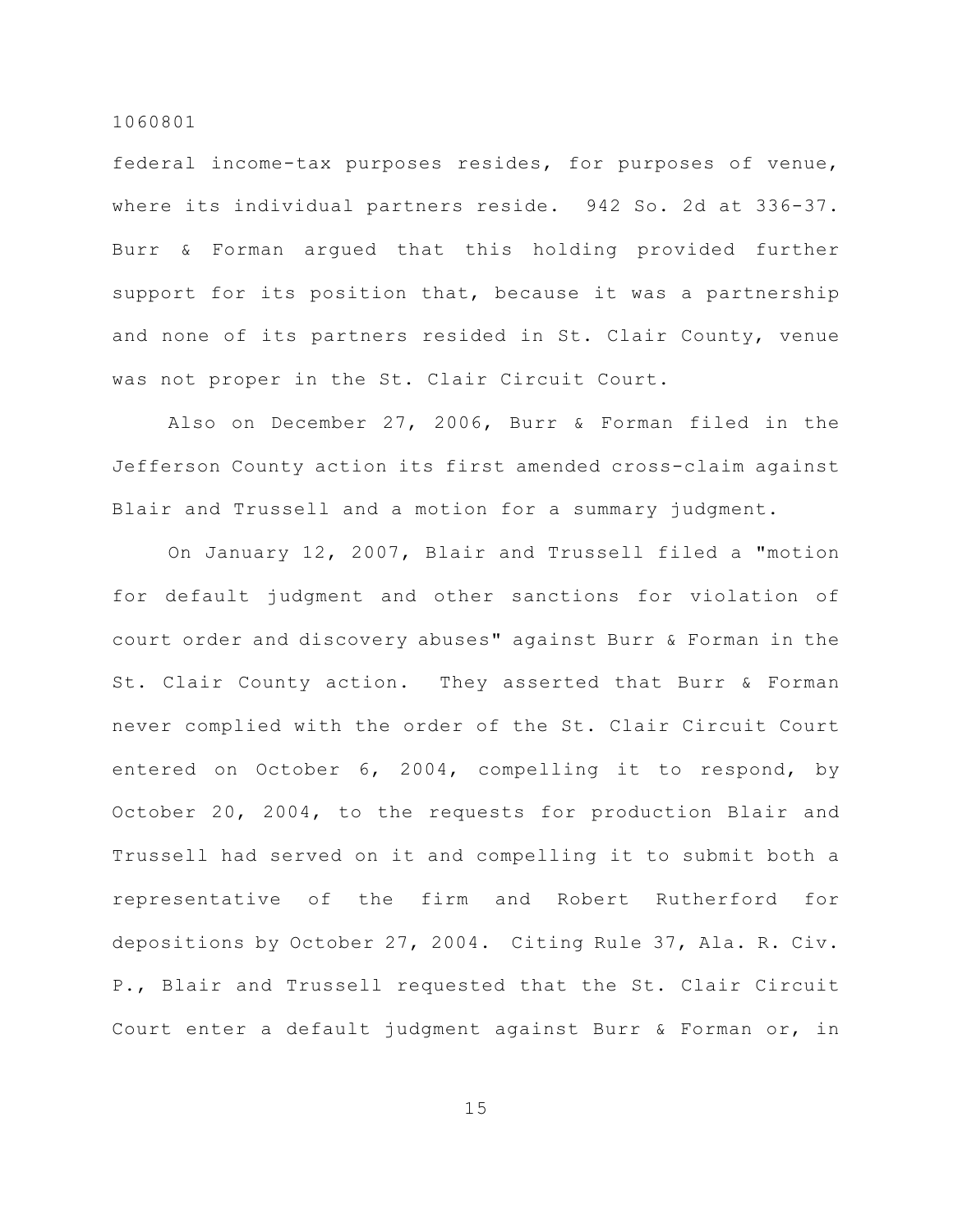the alternative, enter an order denying Burr & Forman's pending motion to dismiss or to transfer the action.

On February 2, 2007, the St. Clair Circuit Court entered the following order:

"This case comes before the Court on two separate but related motions: (1) [Burr & Forman]'s Motion to Dismiss or Abate for Lack of Jurisdiction and/or for Failure to Join Indispensable Parties, or in the Alternative, to Transfer on Forum Non-Conveniens Grounds, filed on August 3, 2004; and (2) [Blair and Trussell]'s Motion for Default Judgment and Other Sanctions for Violation of Court Order and Discovery Abuses, filed on January 12, 2007. The Court has carefully considered the parties' written submissions concerning these motions, as well as the arguments of counsel during the hearing conducted on January 23, 2007. For the reasons discussed below, the Court finds that venue for this dispute is proper in St. Clair County, and therefore the case shall not be dismissed, abated, or transferred.

"This fee dispute has roots dating back to 1994, when the parties to this case, three law firms, served as co-counsel for the plaintiffs [in] certain class action lawsuits against Monsanto pending in St. Clair County, named the Dyer case, case number: CV-1993-250, and the Shelter Cove case, case number: CV-1994-50. [Blair and Trussell] contend that the law firms signed a letter agreement to join together in pursuing Dyer and Shelter Cove, and to associate each other and share fees in future cases against Monsanto for claims arising from alleged PCB contamination in Lake Logan Martin, which is situated in St. Clair County, and its tributaries, Snow Creek and Choccolocco Creek.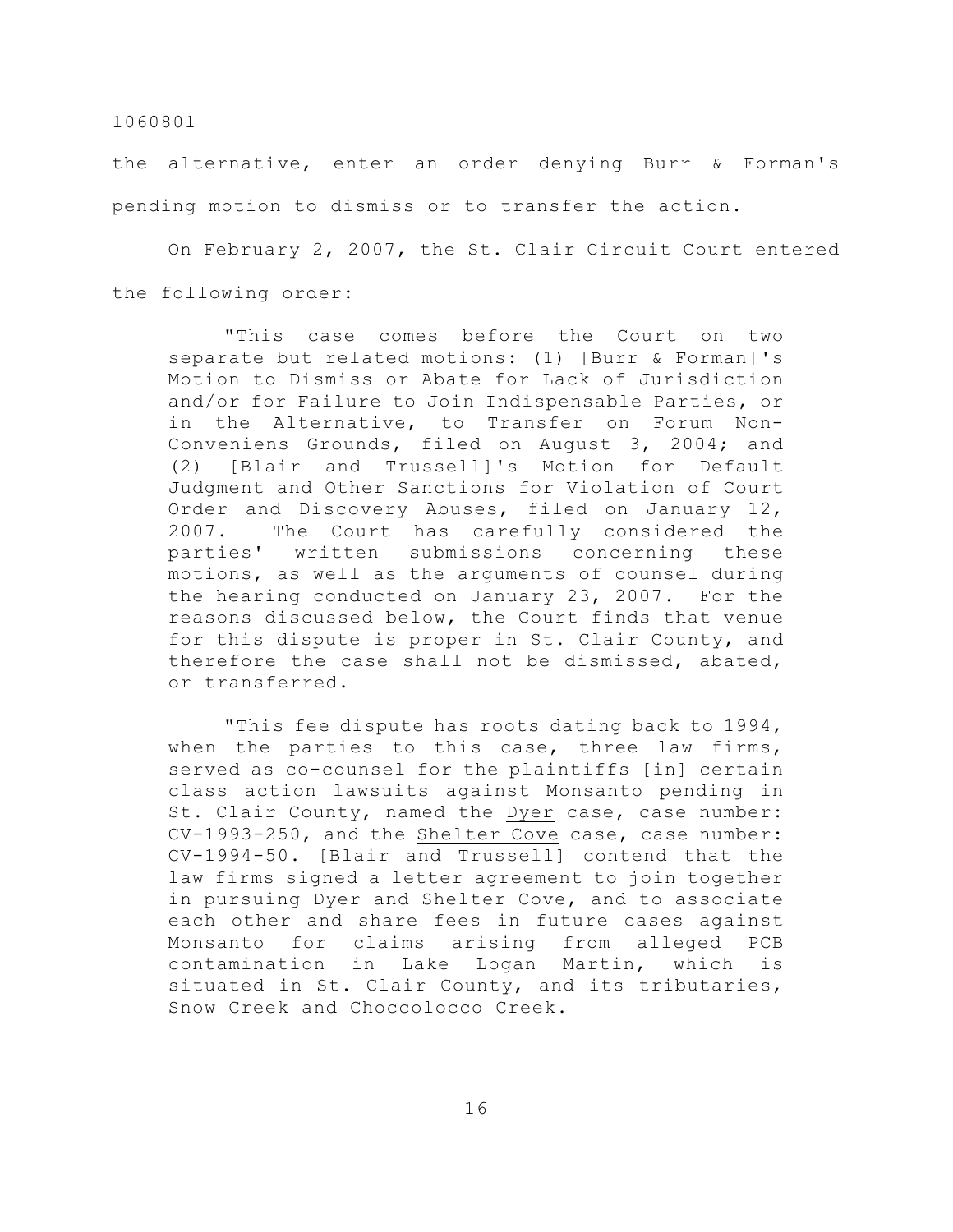"In 2003, Defendant Burr & Forman negotiated a substantial fee award as part of another PCB case against Monsanto. [Blair and Trussell] contend they were never informed of that other case or of Burr & Forman's involvement, and that disclosure would have been required by the duties and obligations of the parties arising from their 1994 letter agreement. The Complaint seeks damages by asserting claims for declaratory relief arising out of the letter agreement, including suppression and breach of fiduciary duty; and for breach of contract.<sup>1</sup>

"Under Ala. Code [§] 6-3-2(a)(3), venue is proper in St. Clair County because this dispute involves personal actions, and a substantial portion of the acts and omissions complained of occurred in St. Clair County. [Burr & Forman] also failed to assert its venue and abatement defenses in its original Answer to the Complaint filed in December 2003, and [Burr & Forman] did not amend its Answer to assert venue or abatement defenses until after [Blair and Trussell] first had pointed out (in a brief to this Court) [Burr & Forman]'s failure to properly and timely raise these defenses.

"It is therefore ORDERED, ADJUDGED AND DECREED that [Burr & Forman]'s Motion to Dismiss or Abate for Lack of Jurisdiction and/or for Failure to Join Indispensable Parties, or in the Alternative, to Transfer on Forum Non-Conveniens Grounds is hereby DENIED. Except to the extent [Burr & Forman]'s venue and abatement objections are overruled, in all other respects [Blair and Trussell]'s Motion for Default Judgment and Other Sanctions for Violation of Court Order and Discovery Abuses is hereby Denied.

"<sup>1</sup>Rule 8 of the Alabama Rules of Civil Procedure implemented modern rules of notice pleadings, and the comments to the rule recognize that there is no

 $\mathcal{L}_\text{max}$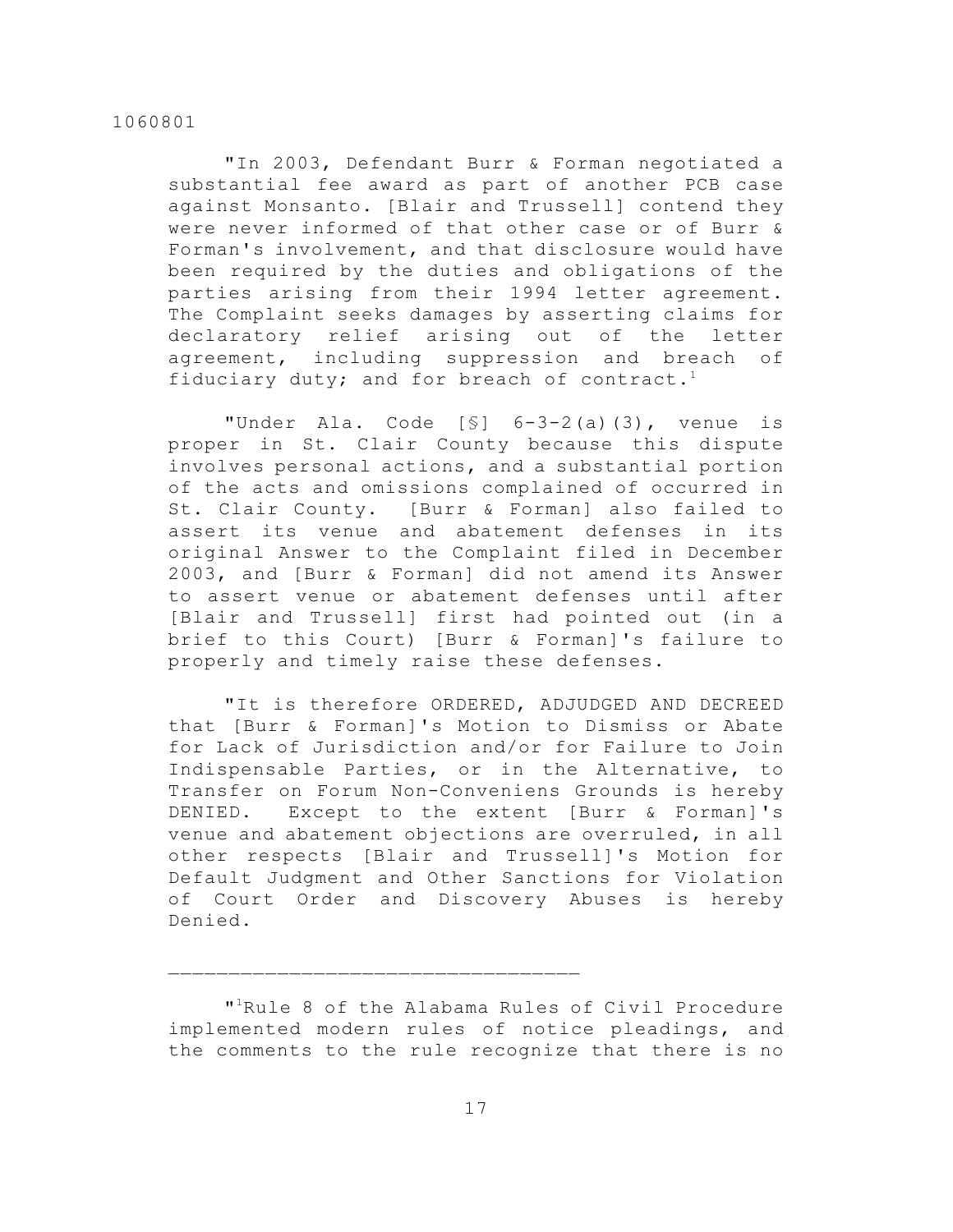technical pleading requirement other than describing in general the events that transpired, coupled with a demand for judgment. As a result, this Court's review of the voluminous record in this case establishes that tort claims are at issue here arising from the parties' fee sharing association. In addition to references in the Complaint, the underlying claims of suppression and breach of fiduciary duty were also discussed at length in the record in connection with [Blair and Trussell's] Response to Show Cause Order filed in Federal Court in 2004."

This case is now before this Court on Burr & Forman's petition seeking a writ of mandamus. The petition asks this Court to vacate the February 2, 2007, order of the St. Clair Circuit Court denying Burr & Forman's motion to dismiss the St. Clair County action or to transfer it to Jefferson County on the ground that venue in St. Clair County is improper and to order that court either to dismiss that action or to transfer it to the Jefferson Circuit Court. Among other things, the parties also address in their filings in this Court the issue whether either the Jefferson County action or the St. Clair County action should be abated because of the pendency of the other.

On June 6, 2007, after the parties had filed their briefs with this Court, Blair and Trussell filed a motion to supplement their answer to the petition with a copy of an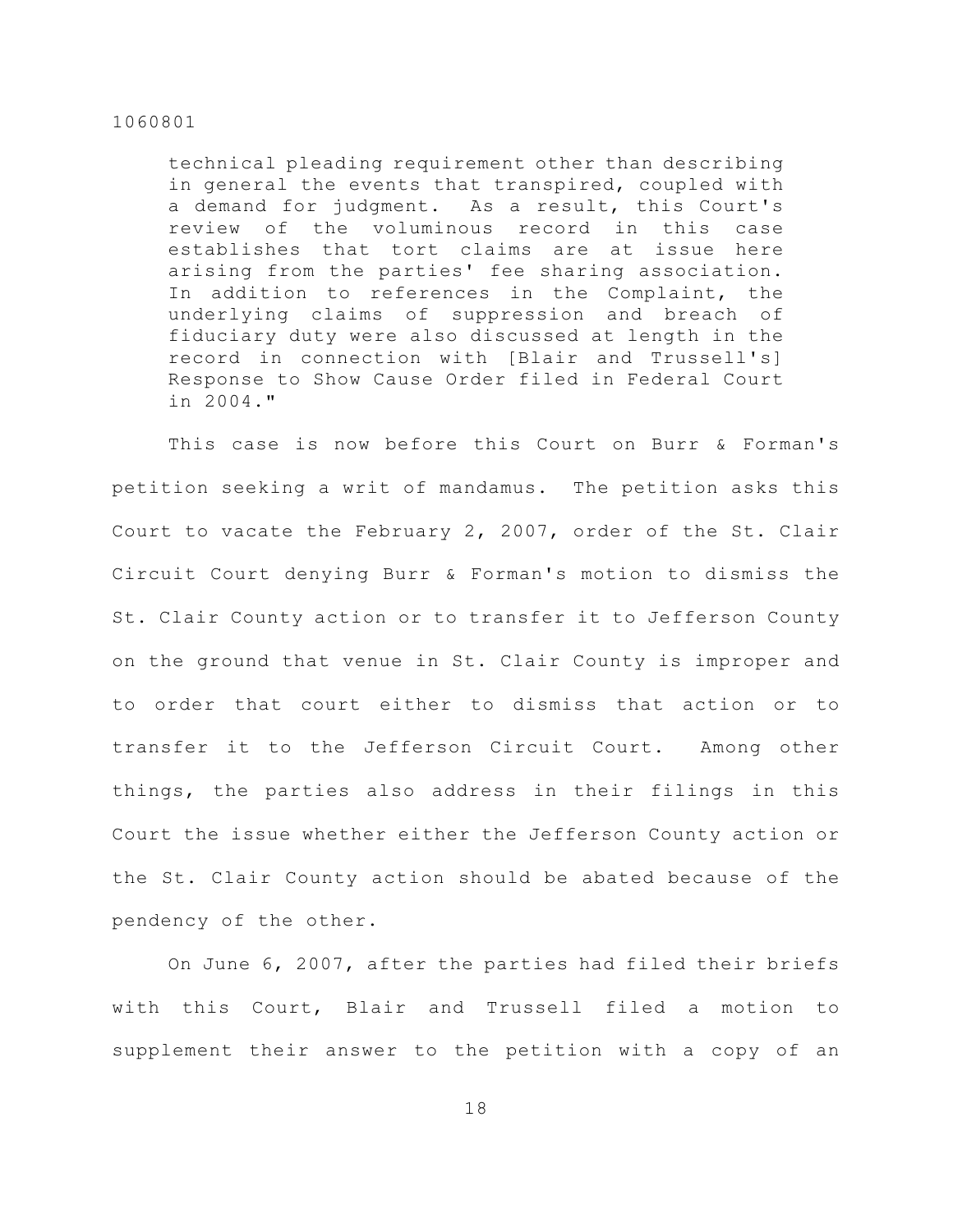order entered in the Jefferson Circuit Court on June 1, 2007.<sup>1</sup> We hereby grant that motion. In that order, the Jefferson Circuit Court dismissed Burr & Forman's cross-claim against Blair and Trussell, holding that at the time Burr & Forman filed its cross-claim against Blair and Trussell in the Jefferson County action, Blair and Trussell had already filed their complaint in the St. Clair County action "involving the same subject matter and ... the same parties" as Burr & Forman's cross-claim. The court held that because the St. Clair County action was pending before the cross-claim was filed in the Jefferson County action, Burr & Forman was barred from filing its claim against Blair and Trussell in the Jefferson County action; instead, Burr & Forman was required by Rule 13(a), Ala. R. Civ. P., and Ala. Code 1975,  $\frac{6}{5}$  6-5-440, to file its claim as a compulsory counterclaim in the St. Clair County action.

## II. Standard of Review

Mandamus is an extraordinary remedy, requiring "a showing that there is: '(1) a clear legal right in the petitioner to

 $1$ Burr & Forman opposed the motion to supplement, arguing that the Jefferson Circuit Court's order did not impact the merits of its mandamus petition.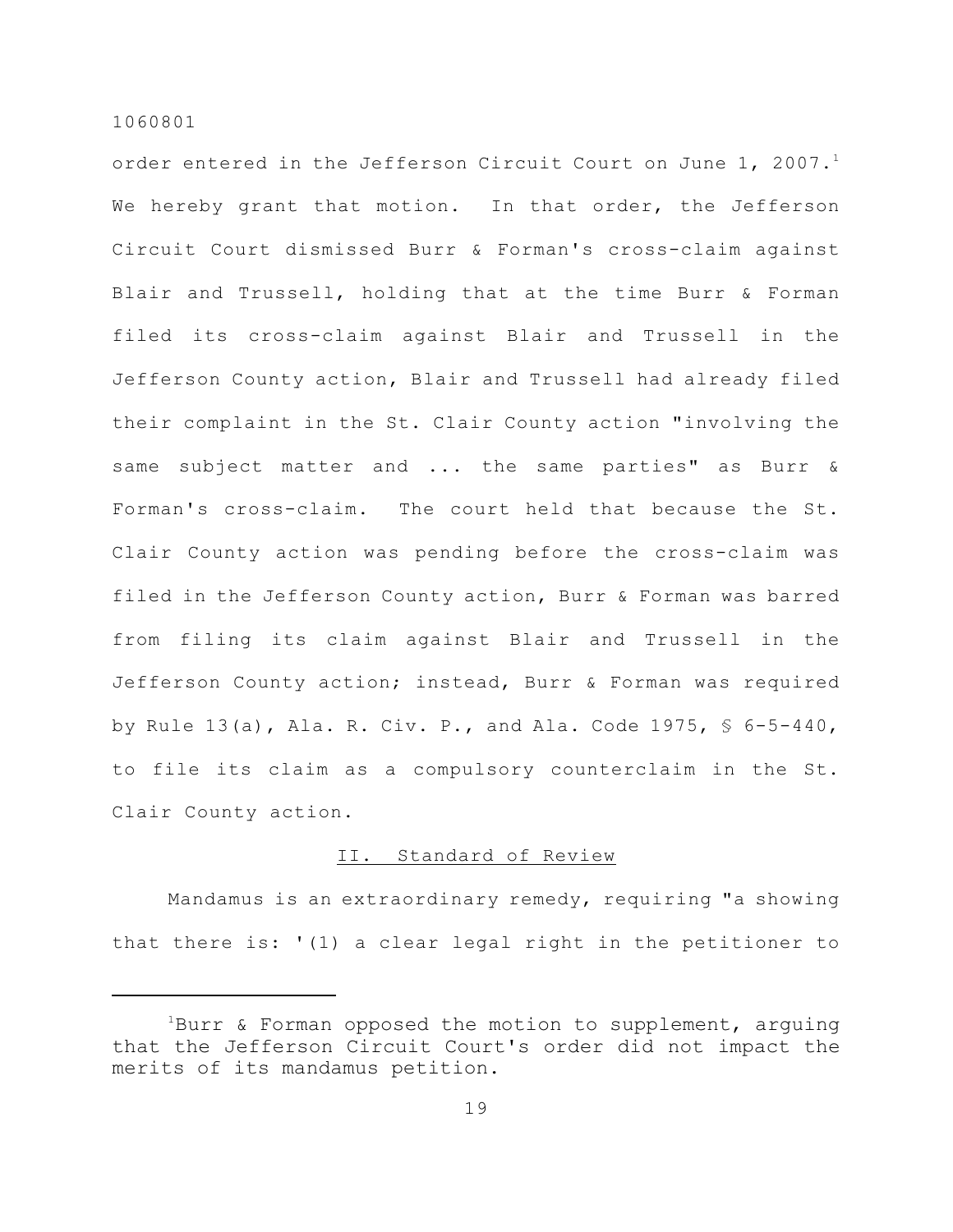the order sought; (2) an imperative duty upon the respondent to perform, accompanied by a refusal to do so; (3) the lack of another adequate remedy; and (4) properly invoked jurisdiction of the court.'" Ex parte Inverness Constr. Co., 775 So. 2d 153, 156 (Ala. 2000) (quoting Ex parte Edgar, 543 So. 2d 682, 684 (Ala. 1989)). A trial court's denial of a motion to transfer based on improper venue is reviewable by a petition for writ of mandamus, and "such a petition is due to be granted if the petitioner makes a clear showing of error on the part of the trial court." Ex parte Alabama Power Co., 640 So. 2d 921, 922 (Ala. 1994).

## III. The Venue Defense

## A. The Merits of the Venue Defense.

Burr & Forman contends that venue in St. Clair County is improper. As it argued to the trial court, Burr & Forman argues to this Court that, because it is a partnership and because Blair and Trussell's claims are contractual in nature, venue for Blair and Trussell's claims is proper only in a county in which one of its partners reside. According to Burr & Forman, because none of its partners reside in St. Clair County, venue is not proper there.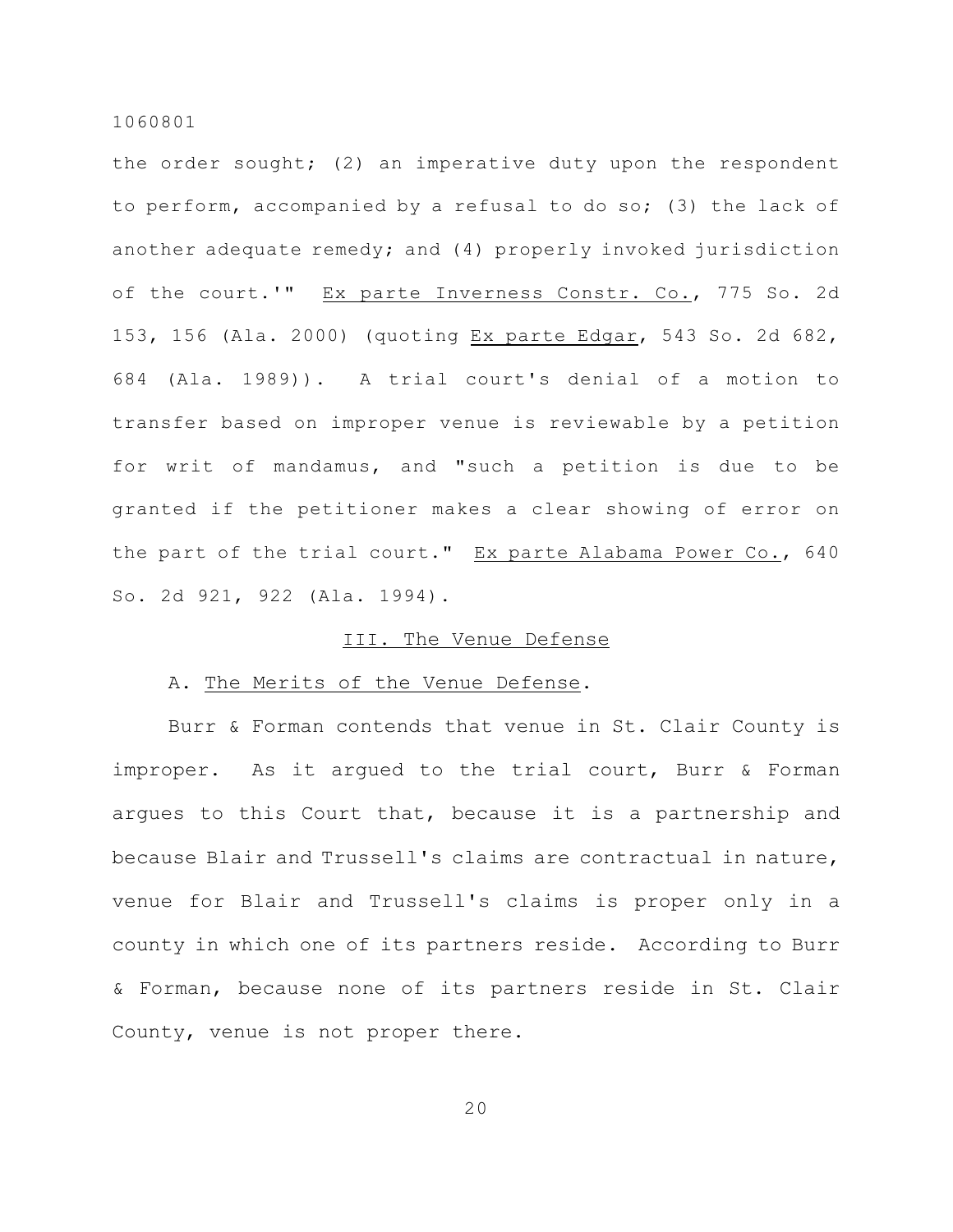Blair and Trussell respond that their complaint asserted claims sounding in tort, not just in contract. They contend that the acts complained of occurred in St. Clair County and that, therefore, venue is proper in that county.

The statute governing venue for individuals,  $\S$  6-3-2, Ala. Code 1975, also governs venue for partnerships. For purposes of venue, a partnership is deemed to reside where its partners reside.<sup>2</sup> See Ex parte Miller, Hamilton, Snider & Odom, LLC, supra. Section 6-3-2 provides, in relevant part:

"(a) In proceedings of a legal nature against individuals:

"....

"(2) All actions on contracts, except as may be otherwise provided, must be commenced in the county in which the defendant or one of the defendants resides if such defendant has within the state a permanent residence.

"(3) All other personal actions, if the defendant or one of the defendants has within

 $2$ The fact that Burr & Forman is a limited-liability partnership does not change its treatment as a partnership for venue purposes. See § 10-8A-1001(i), Ala. Code 1975 ("A partnership that has registered as a registered limited liability partnership is for all purposes, except as provided in Section 10-8A-306, the same entity that existed before the registration and continues to be a partnership under the laws of this state subject to the registered limited liability partnership provisions of this chapter.").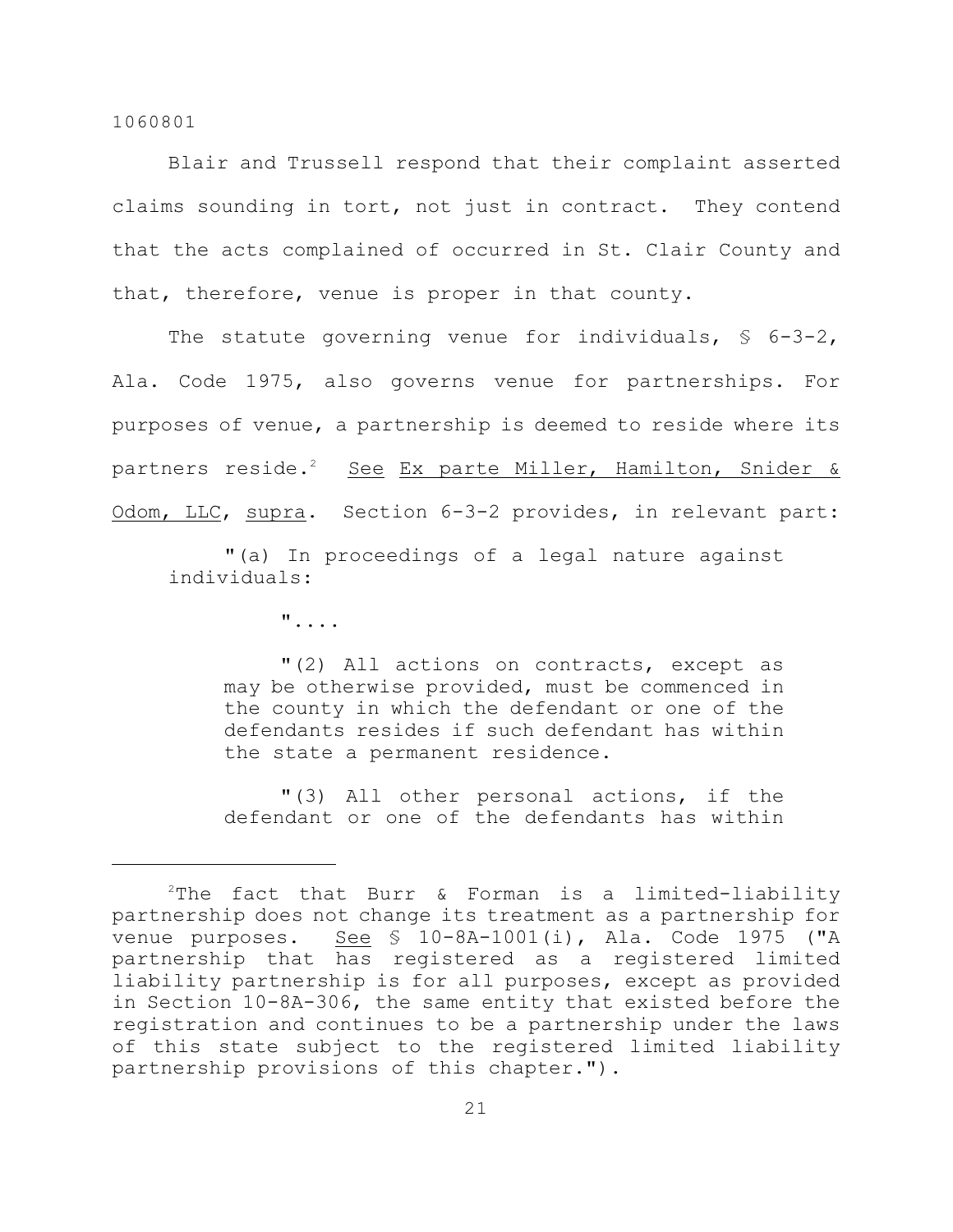the state a permanent residence, may be commenced in the county of such residence or in the county in which the act or omission complained of may have been done or may have occurred.

"(b) In proceedings of an equitable nature against individuals:

"....

"(3) Except as may be otherwise provided, actions must be commenced in the county in which the defendant or a material defendant resides."

Because, under the above-quoted statute, venue is determined based on whether the claims asserted are contractual or "personal," i.e., sounding in tort, we must review Blair and Trussell's complaint in the St. Clair County action to determine the nature of their claims against Burr & Forman.

As previously noted, the trial court stated in its order that "[t]he Complaint seeks damages by asserting claims for declaratory relief arising out of the 1994 letter agreement, including suppression and breach of fiduciary duty; and for breach of contract." However, allegations of suppression and breach of fiduciary duty do not appear on the face of the complaint. The trial court tacitly recognized as much in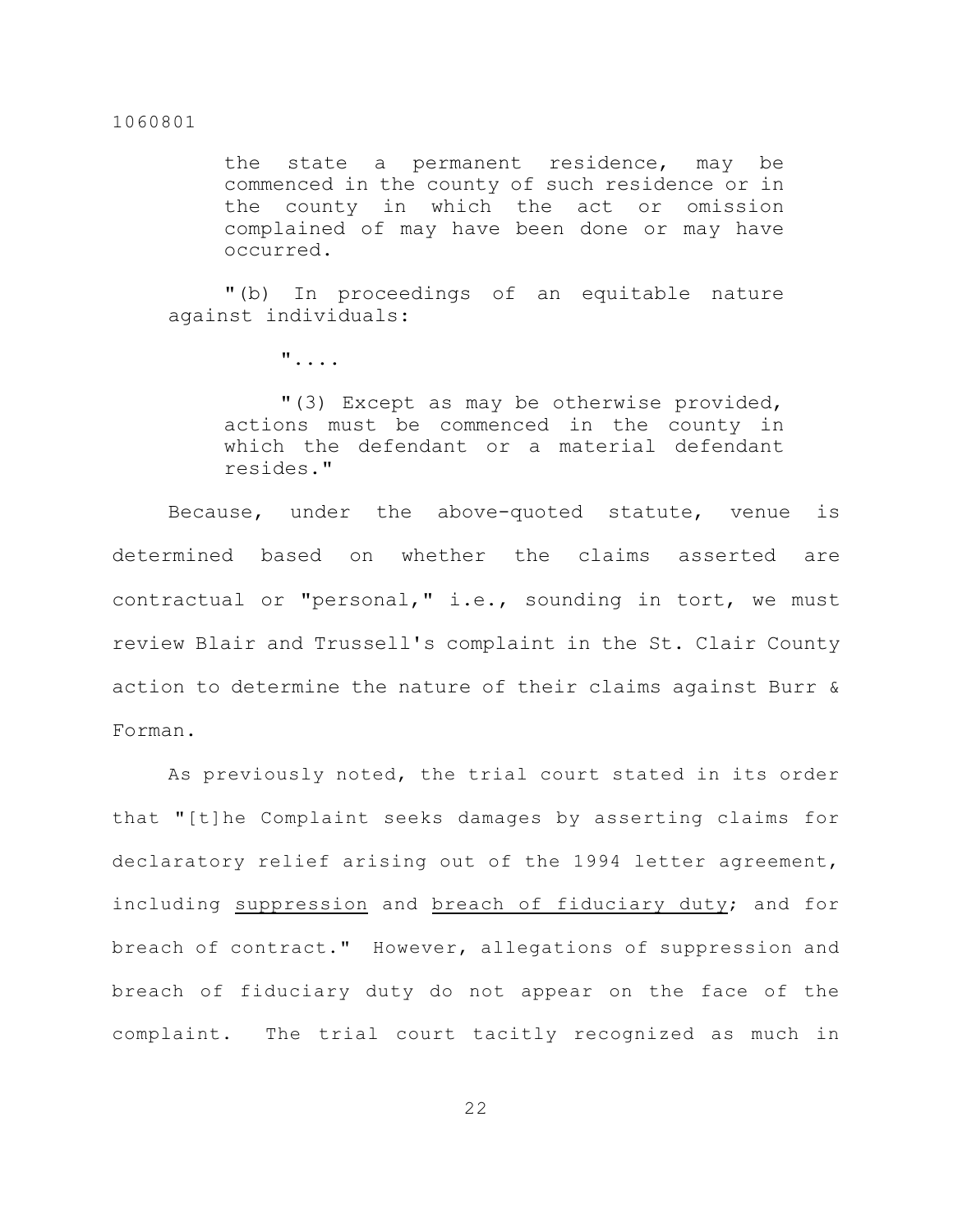footnote 1 of its order, in which it attempted to buttress the aforesaid statement as to the types of actions alleged in the complaint. In that footnote, the trial court correctly noted that Rule 8, Ala. R. Civ. P., implemented modern rules of notice pleading. It went on to state, however, that "the comments to the rule recognize that there is no technical pleading requirement other than describing in general the events that transpired, coupled with a demand for judgment." This latter statement is not correct. As we stated in Archie v. Enterprise Hospital & Nursing Home, 508 So. 2d 693, 696 (Ala. 1987): "Although the Alabama Rules of Civil Procedure have established notice pleading, see Rule 8, a pleading must give fair notice of the claim against which the defendant is called to defend." (Emphasis added.) Moreover, "[i]t is not the duty of the courts to create a claim which the plaintiff has not spelled out in the pleadings." McCullough v. Alabama By-Prods. Corp., 343 So. 2d 508, 510 (Ala. 1977).

The complaint filed by Blair and Trussell in the St. Clair County action begins with eight numbered paragraphs by which Blair and Trussell plead background facts and describe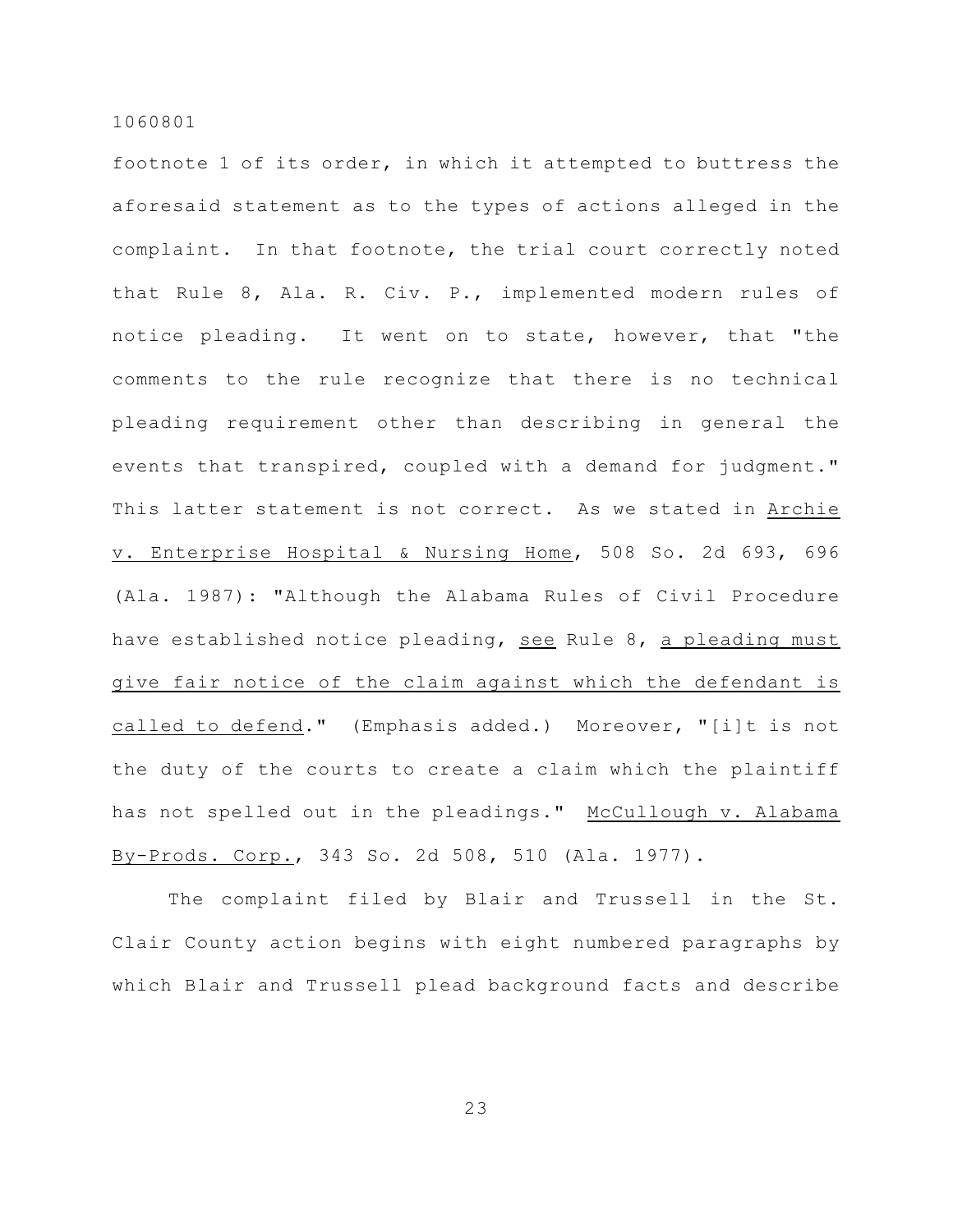the general nature of their claims. Paragraph number "1" of the complaint reads as follows:

"1. This is a complaint for declaratory and injunctive relief and breach of contract, based on and arising from an agreement among the parties to associate each other and share any attorneys' fees obtained through litigation against Monsanto Corporation for the placement of PCB's and other contaminants in the water systems."

(Emphasis added.)

The claims for relief that follow the eight numbered paragraphs in the complaint comprise two counts. "Count One" is titled "Request for Declaratory Judgment and Injunctive Relief." It consists of paragraph number "9" and a prayer for relief. Paragraph number 9 reads in its entirety as follows:

"9. Pursuant to the Alabama Declaratory Judgment Act, Ala. Code § 6-6-222, [Blair and Trussell] seek a declaration of the parties' rights and obligations with respect to the 1994 Agreement and the settlement of the Tolbert matter. Specifically, [Blair and Trussell] seek a declaratory judgment that they are entitled to a total of forty percent (40%) of any attorneys' fee awarded to [Burr & Forman], based upon the 1994 Agreement."

(Emphasis added.)

 "Count Two" is titled "Breach of Contract." (Emphasis added.) It consists only of paragraph number "10" and a prayer for relief. Paragraph number 10 reads in its entirety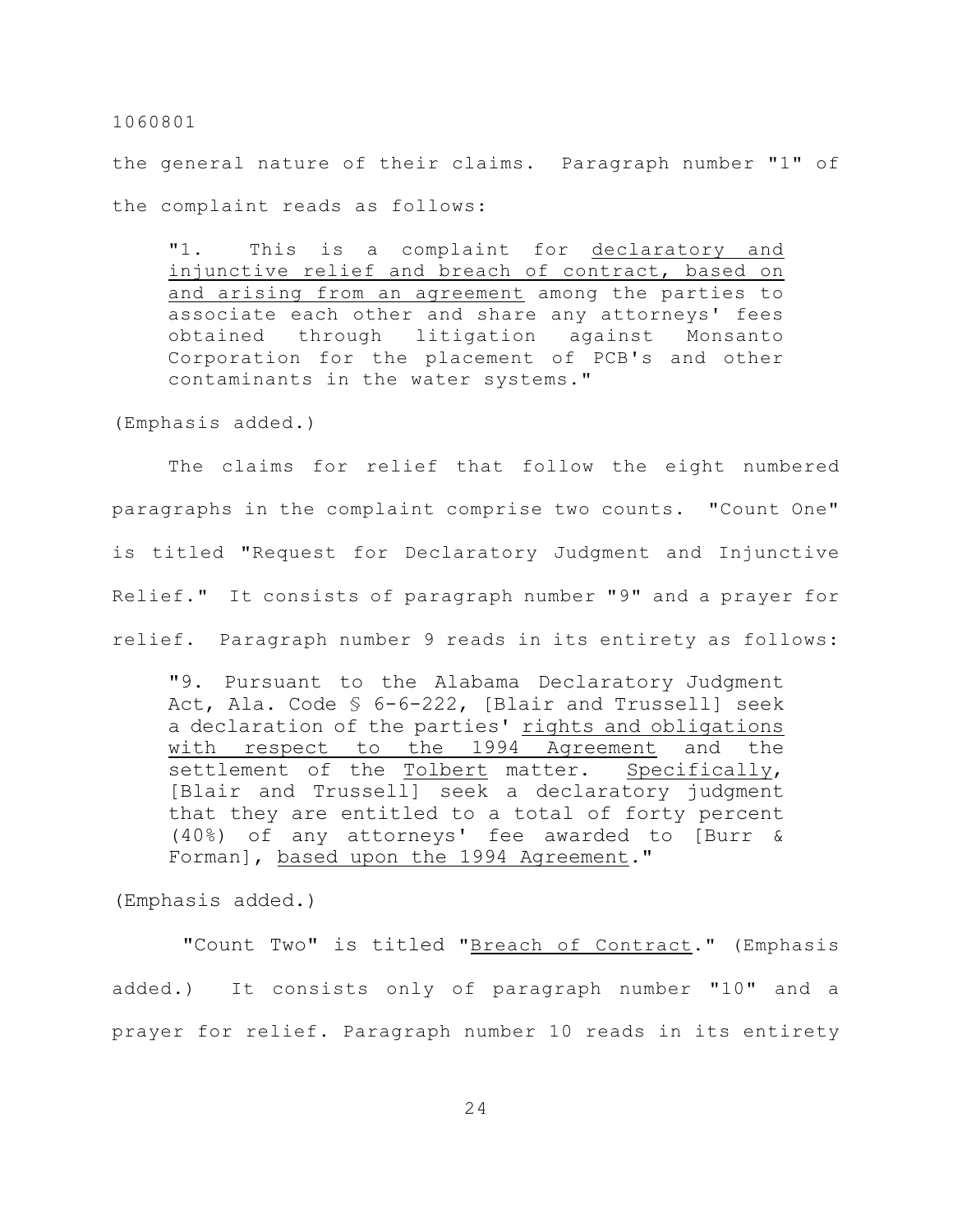as follows: "In violation of the 1994 Agreement, [Burr & Forman] has refused and failed to pay [Blair and Trussell] any portion of the attorneys' fee award from the Tolbert litigation." (Emphasis added.)

Even under notice pleading, the allegations of the complaint simply cannot be construed as asserting claims sounding in tort.<sup>3</sup> To the contrary, Blair and Trussell's complaint makes clear that the nature of the claims they assert is contractual. Count one essentially seeks nothing more than specific performance on the 1994 agreement. Count two explicitly seeks damages for the alleged breach of the 1994 agreement.

The trial court sought to buttress its conclusion that the complaint included tort claims by stating that "this Court's review of the voluminous record in this case establishes that tort claims are at issue here arising from the parties' fee sharing association." The trial court's purported use of the record in this case to determine what

 $3$ We find fault not with the allegations of the complaint, but with the manner in which the trial court construed those allegations. The complaint appears to be appropriately drafted to assert the contractual claims it intended to assert.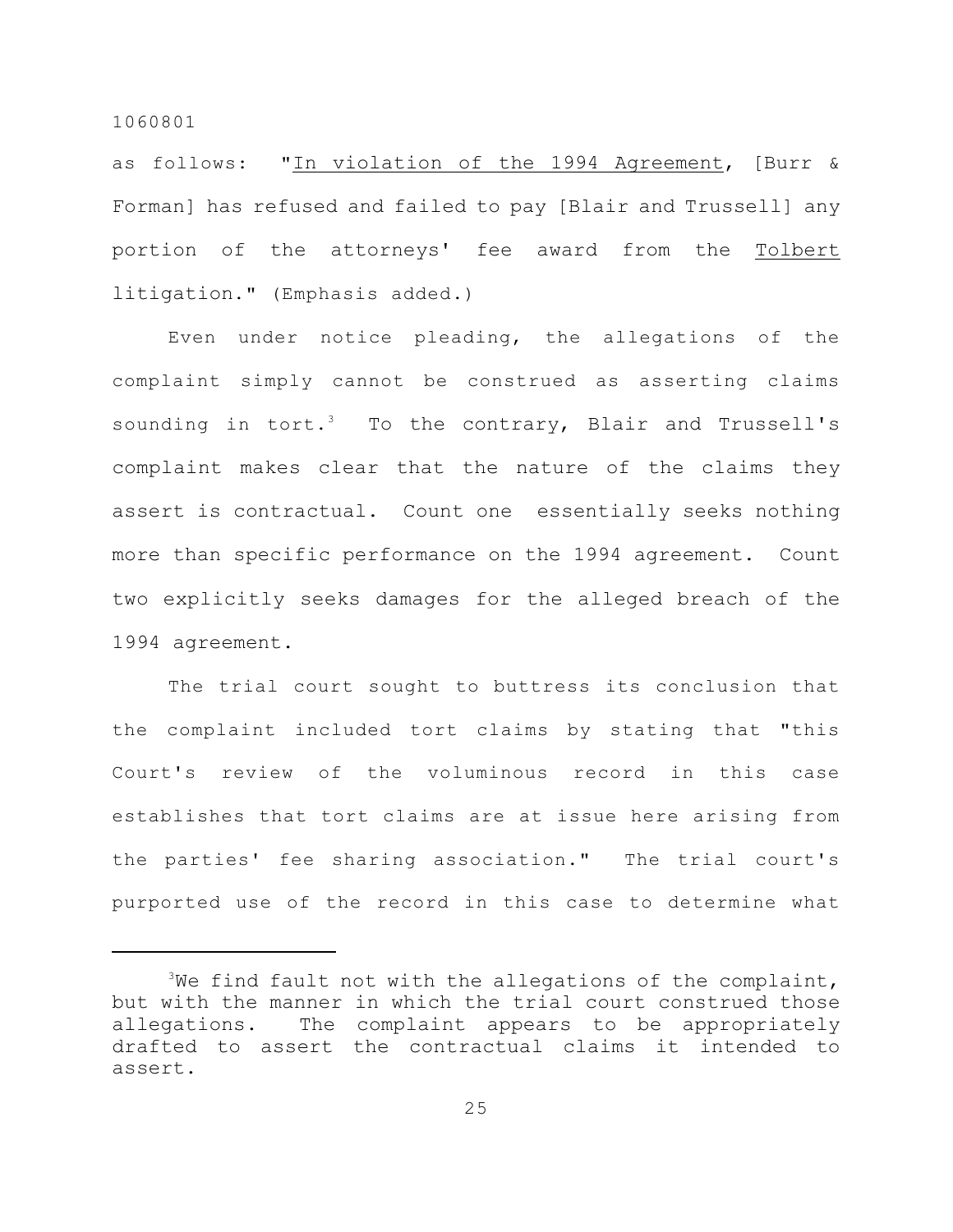claims were being asserted by the plaintiffs was inappropriate; we see no basis for the trial court to have gone outside the complaint to determine what Blair and Trussell have pleaded. See Archie, 508 So. 2d at 696; McCullough, 343 So. 2d at 510. Although it is true that parties may try by implied consent a claim that has not been pleaded, see Rule 15(b), Ala. R. Civ. P., here there has been no trial. We are aware of no rule or other authority authorizing a trial court to read into a complaint allegations of unpleaded claims merely because the court sees material in the pretrial record upon which such claims could be based.

 Although Blair and Trussell may believe that Burr & Forman breached a fiduciary duty it owed them or suppressed certain facts, they do not seek, through their complaint, to obtain a remedy for those alleged torts. Indeed, neither the word "suppression" nor the words "fiduciary duty" nor any other words of similar import appear anywhere in the complaint -– not even in the background facts. The complaint simply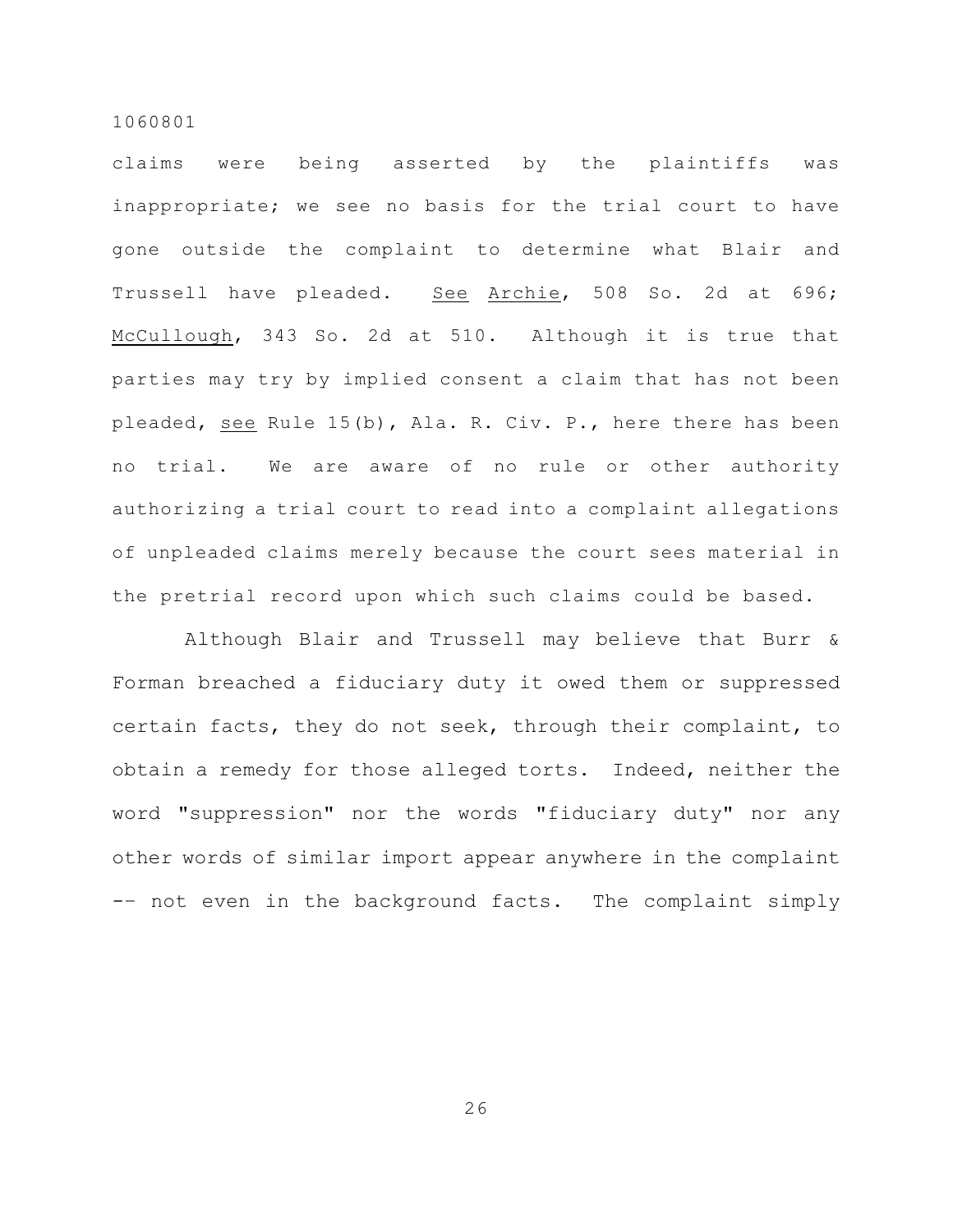fails to give fair notice that any claims other than those asserting breach of contract are being pursued.<sup>4</sup>

Because Blair and Trussell's claims are based on the 1994 agreement and sound in contract, venue for their action is proper, under § 6-3-2, only in a county in which a partner of Burr & Forman resides. In support of their motion, Burr & Forman established that none of its partners resides in St. Clair County. Thus, venue for the St. Clair County action is not proper in St. Clair County.

B. Other Issues Related to Venue.

In its order denying Burr & Forman's motion for a change of venue, the St. Clair Circuit Court held that Burr & Forman waived its defense of improper venue because it did not assert that defense in its original answer and because it did not amend its answer to assert that defense until Blair and Trussell first pointed out that failure to the trial court. The trial court's holding is in error in both respects.

 $1$ In its brief to this Court, Burr & Forman recount the numerous times in "their Eleventh Circuit briefing [in which Blair and Trussell] describe their claims in the St. Clair County complaint ... as breach of contract claims." In its opinion, the Eleventh Circuit Court of Appeals referred to the St. Clair action as a "run-of-the-mill contract action." Burr & Forman v. Blair, 470 F.3d at 1033.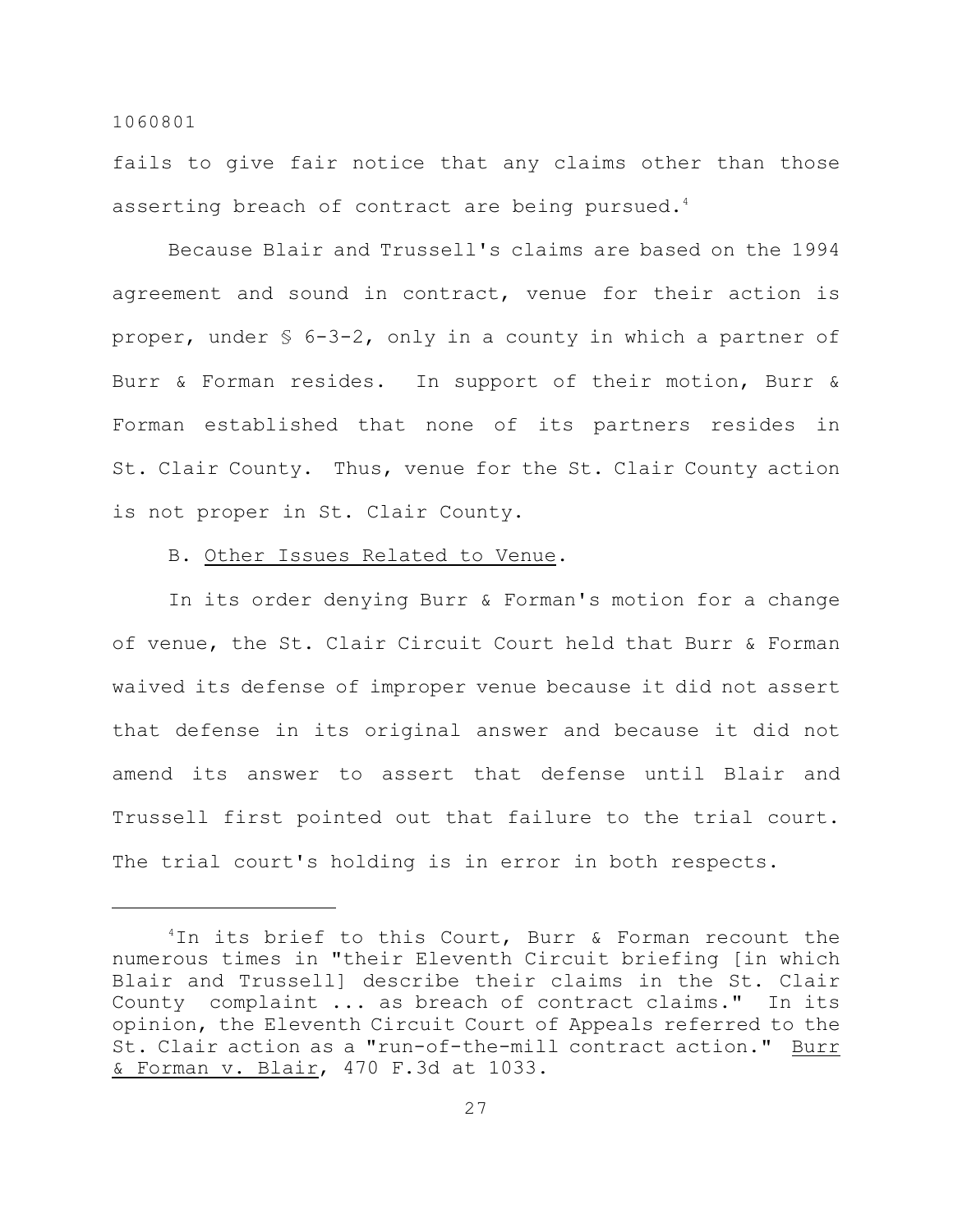Rule 12, Ala. R. Civ. P., and, for purposes of this case particularly Rules 12(b) and 12(h)(1), governs "when" and "how" a defense such as improper venue is to be asserted. As a preliminary matter, we summarily dispense with the suggestion in the trial court's order that anything in Rule 12 forecloses the assertion of a defense merely because the plaintiff "first point[s] out" to the trial court a defendant's failure to have theretofore asserted that defense. Nothing in Rule 12 does so.

What Rule 12, specifically Rule 12(b), does require is that "[e]very defense ... be asserted in the responsive pleading thereto if one is required." As an exception to this general requirement, Rule 12(b) provides that certain defenses, including improper venue, may be made by motion. Even without the benefit of this exception, the answer filed by Burr & Forman following the removal of the St. Clair County action to federal court cannot be found lacking for failure to assert the improper-venue defense at issue here. That defense -- that § 6-3-2 prevented Blair and Trussell from bringing their contract action in St. Clair County -- was inapposite to an action in a federal court. We see nothing in Rule 12 that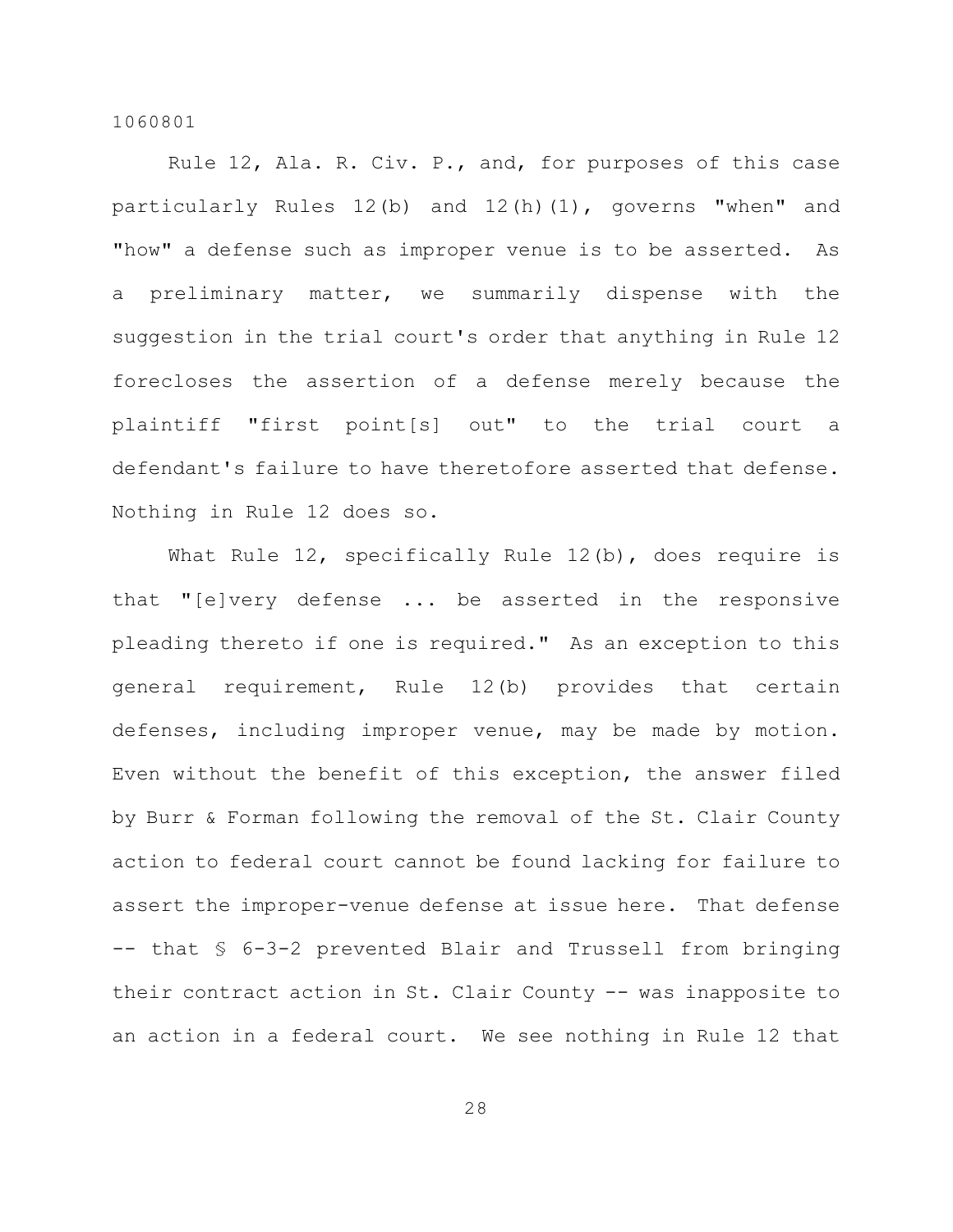would operate to penalize a defendant for failing to raise in an answer filed in an action removed to federal court a statelaw, procedural defense that would be available to the defendant only if the case were pending in state court. 5

The defense of improper venue under § 6-3-2 did, of course, become available to Burr & Forman following the remand of the St. Clair County action to state court on July 7, 2004. It thereafter became incumbent upon Burr & Forman, if it wished to avoid waiving that defense, to assert it in a motion as contemplated by Rule 12(b) and by Rule 12(g) (requiring the consolidation in a motion filed under Rule 12 of all defenses then available which Rule 12 permits to be made by motion) or

 $5$ We also note that other jurisdictions have held that, in an action that has been removed to federal court and subsequently remanded to state court, a defendant does not waive a defense by waiting until the action is remanded to assert it when the defense was not available in the federal court. See Lewis v. Transocean Terminal Operators, Inc., 900 So. 2d 179, 183 (La. Ct. App. 2005) (The "failure to assert an objection to venue that could not legally be asserted in federal court should not constitute a waiver of its right to assert the exception in state court after remand."); Toliver v. Dallas Fort Worth Hosp. Council, 198 S.W.3d 444, 446-48 (Tex. App. 2006) (objection to venue contained in motion for a change of venue filed following remand not waived by failure to include defense in answer filed in federal court). See generally Ex parte Till, 595 So. 2d 871, 872 (Ala. 1992) ("[A] party can waive only an objection '"then available to him."'").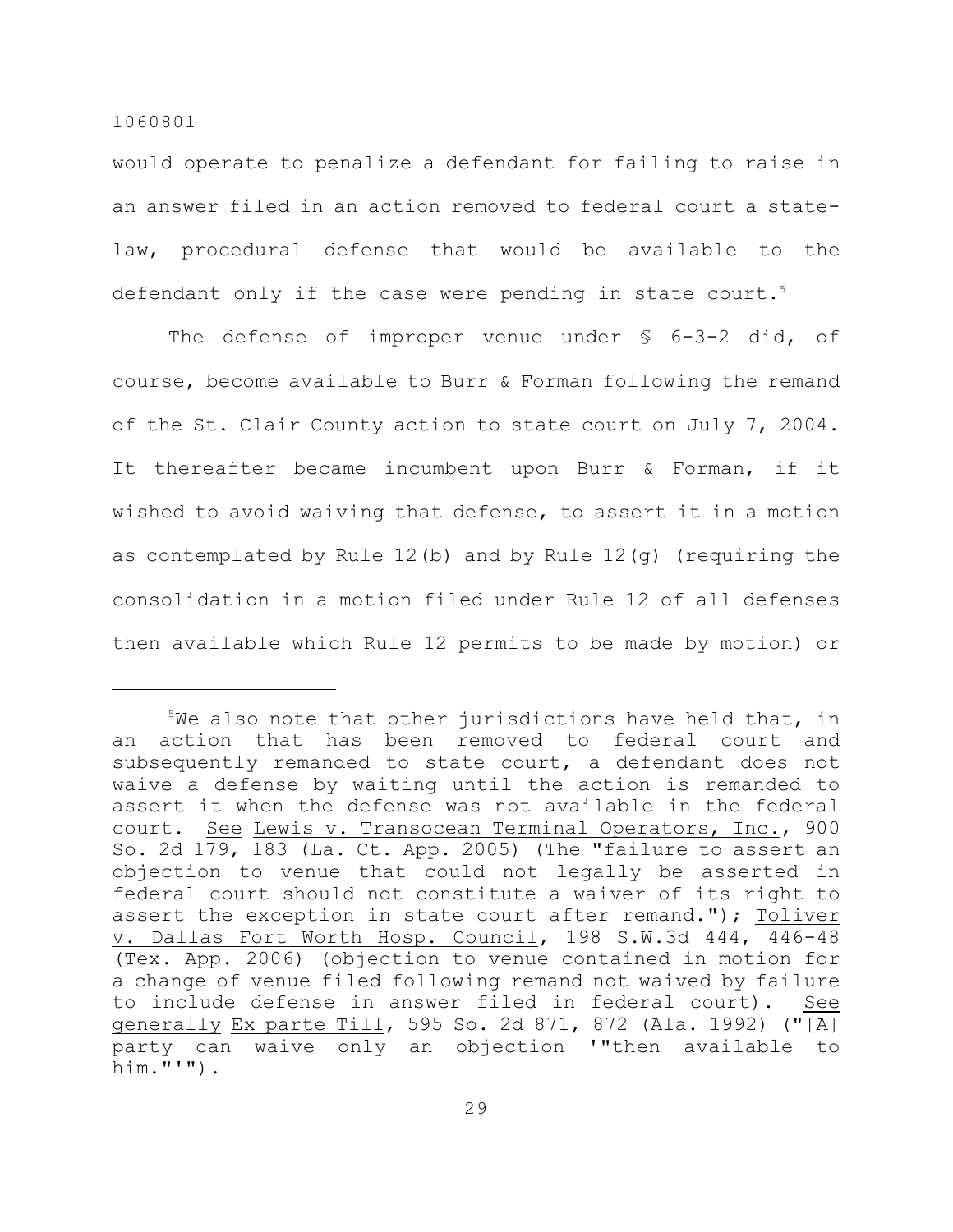in an amendment to its answer. Burr & Forman asserted the defense both in a motion and in an amendment to its answer.

Rule  $12(h)(1)$  provides that a defense of improper venue is waived under two circumstances:

"(A) if omitted from a motion in the circumstances described in subdivision (g), or (B) if it is neither made by motion under this rule nor included in a responsive pleading or an amendment thereof permitted by Rule 15(a) to be made as a matter of course."

The motion made by Burr & Forman on August 3, 2004, was the first motion it had made in response to the complaint; the defense of improper venue was asserted in that motion. Clause (A) of Rule 12(h)(1) therefore is not applicable because the defense was not "omitted from a motion in the circumstances described in subdivision (g)." By the same token, clause (B) is not applicable because, obviously, the defense was in fact "made by motion under this rule." For that matter, it also was "included in a responsive pleading or an amendment thereof permitted by Rule 15(a) to be made as a matter of course" when Burr & Forman amended its answer on August 20. Therefore, there is no basis on which to conclude that Burr & Forman waived the defense of improper venue.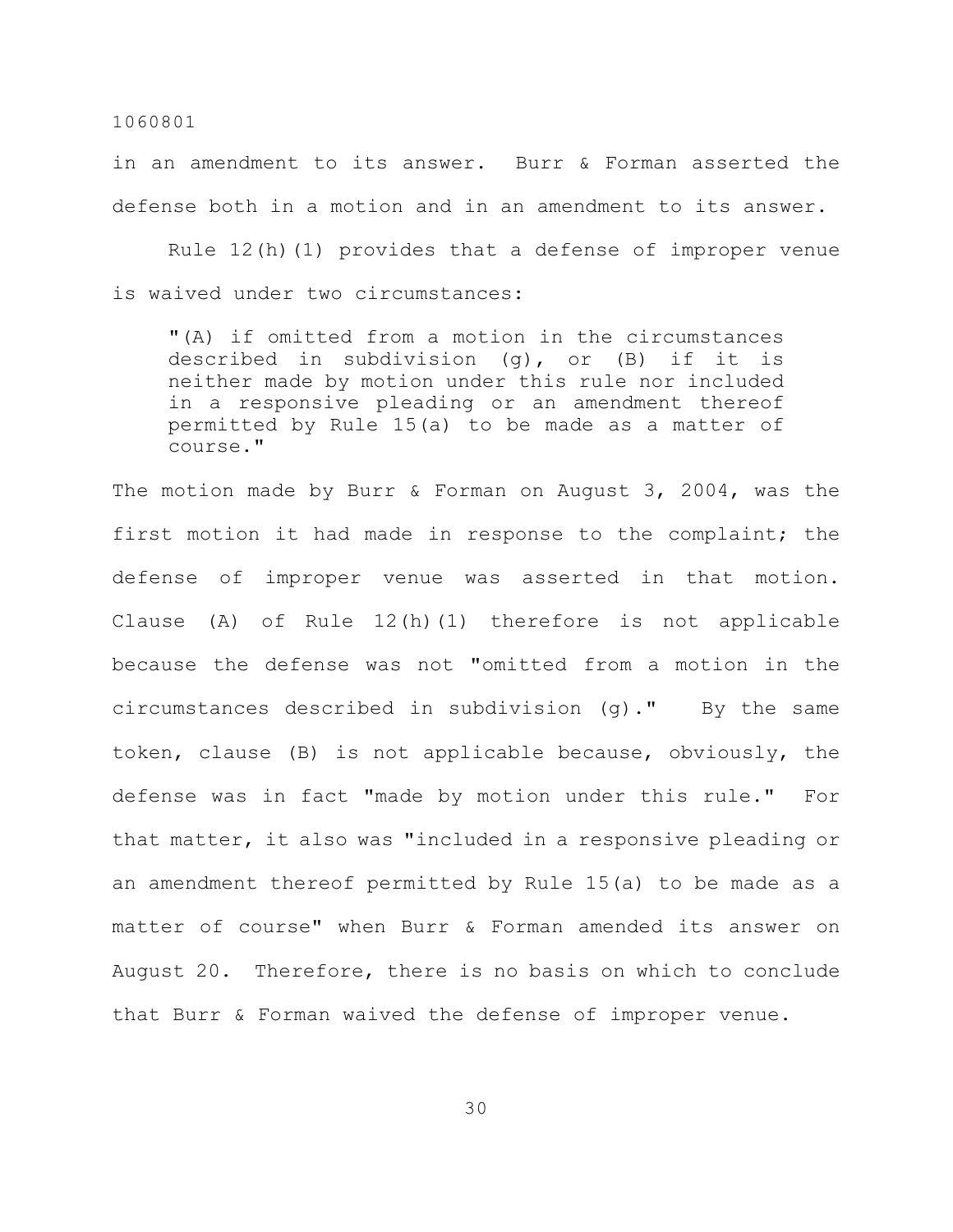Blair and Trussell also contend that the trial court's rejection of Burr & Forman's improper-venue defense was a discovery sanction that the trial court was within its discretion to impose. They base this argument on the final two sentences of the trial court's February 2, 2007, order:

"It is therefore ORDERED, ADJUDGED AND DECREED that [Burr & Forman]'s Motion to Dismiss or Abate for Lack of Jurisdiction and/or for Failure to Join Indispensable Parties, or in the Alternative, to Transfer on Forum Non-Conveniens Grounds is hereby DENIED. Except to the extent [Burr & Forman]'s venue and abatement objections are overruled, in all other respects [Blair and Trussell]'s Motion for Default Judgment and Other Sanctions for Violation of Court Order and Discovery Abuses is hereby Denied."

In determining the intent of a trial court's order, this Court considers the trial court's entire writing. E.g., Boykin v Law, 946 So. 2d 838, 848 (Ala. 2006). In the present case, the trial court spent the bulk of its order discussing the merits of Burr & Forman's motion. As to those merits, the court specifically and expressly found that venue was proper in St. Clair County and that it was for this reason that Burr & Forman's objection to venue was "overruled": "venue for this dispute is proper in St. Clair County, and therefore the case shall not be dismissed, abated, or transferred." Further, the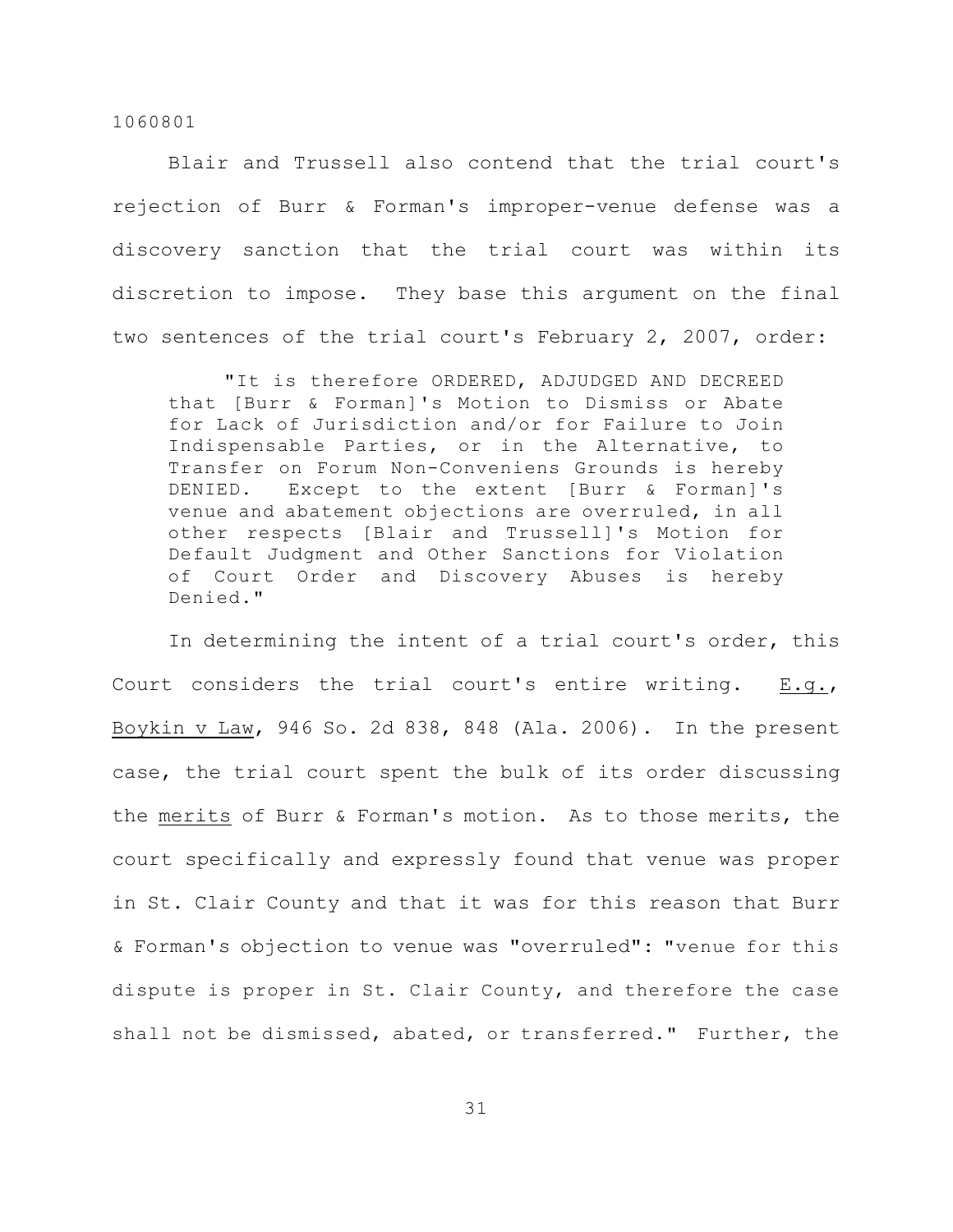trial court went on to expressly and specifically discuss its conclusion that Burr & Forman had waived its improper-venue defense, clearly indicating in its order that this provided a supplemental basis for its decision to "overrule" Burr & Forman's objections to venue in St. Clair County. At no point in its order does the trial court discuss Blair and Trussell's request for discovery sanctions.

We take note of the juxtapositional wording found in the latter of the two sentences of the trial court's order relied upon by Blair and Trussell. In the context of the entire order, however, we cannot conclude merely on the basis of that language that the trial court "overruled" Burr & Forman's objection to venue as a sanction for a discovery transgression. We reject Blair and Trussell's argument to the contrary.

# IV. Conclusion

Based on the foregoing, we grant the petition. The trial court is ordered to vacate its February 2, 2007, order denying Burr & Forman's motion to dismiss or to transfer the St. Clair County action to the Jefferson Circuit Court, and to enter an order either dismissing the St. Clair County action or